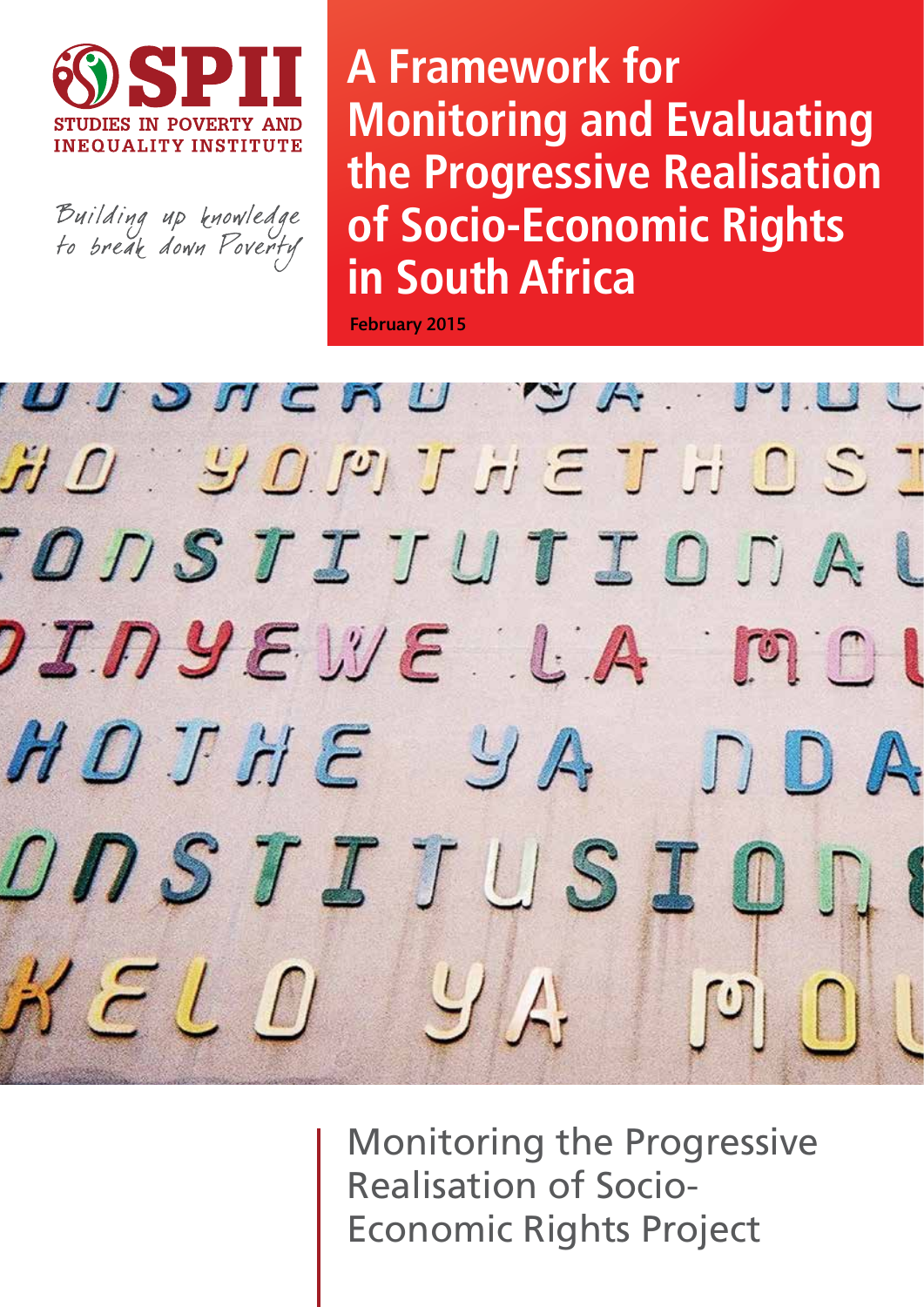## **A Framework for Monitoring and Evaluating the Progressive Realisation of Socio-Economic Rights in South Africa**

#### February 2015

By Hannah Dawson and Daniel McLaren Email address: daniel@spii.org.za

Project made possible with funding from the

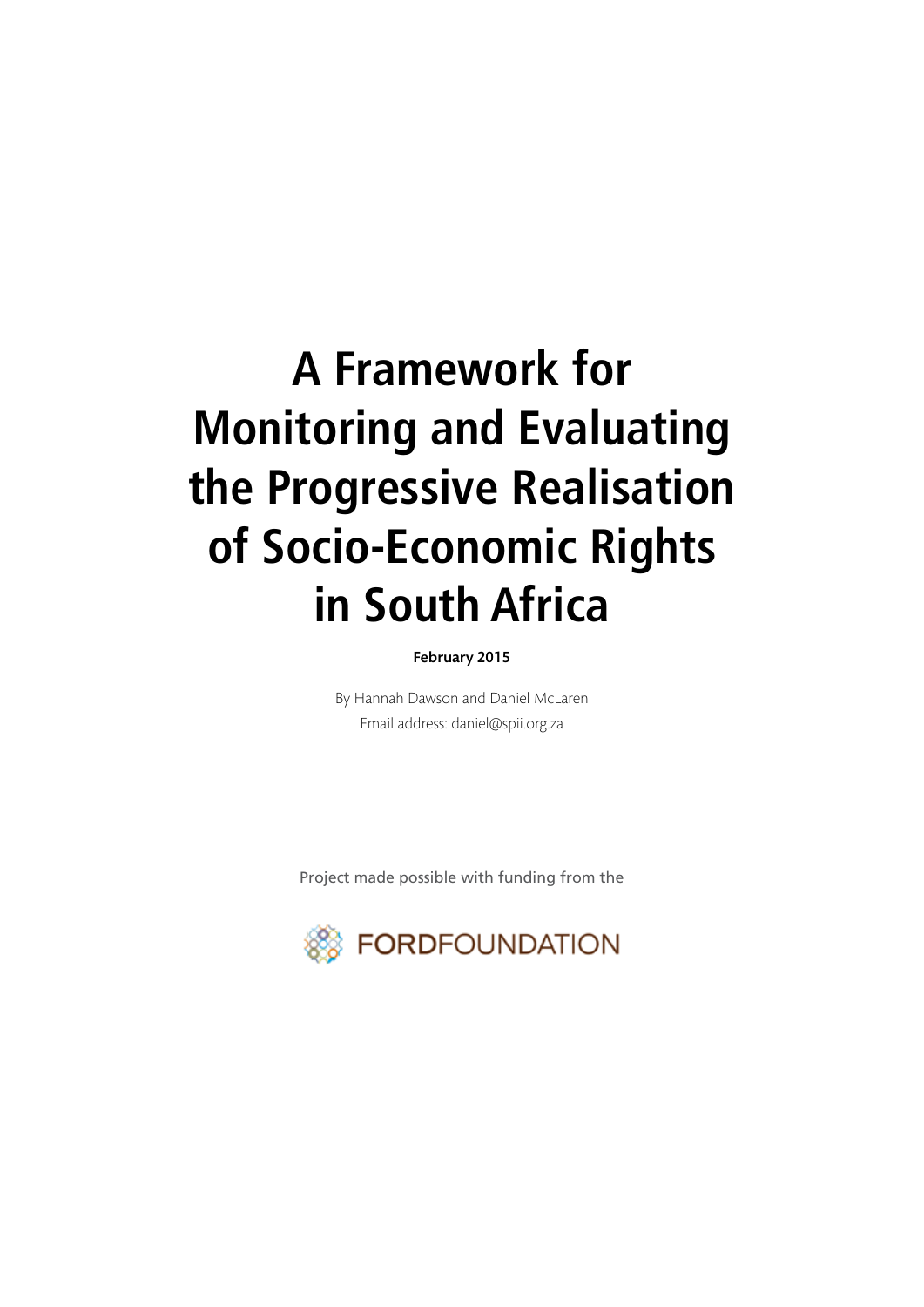# Contents table of

|  | 1. INTRODUCTION - SOCIO-ECONOMIC RIGHTS (SERs) AND<br><b>TRANSFORMATION</b>         | 4  |
|--|-------------------------------------------------------------------------------------|----|
|  | 2. THE CASE FOR A MONITORING TOOL                                                   | 5  |
|  | The measurement challenge of SERs                                                   | 5  |
|  | The obligations of states                                                           | 5  |
|  | Progressive realisation of SERs                                                     | 5  |
|  | Defining the Content of SERs                                                        | 6  |
|  | SERs - the who, what, where and how of what to measure and<br>monitor?              | 7  |
|  | <b>3. MONITORING MECHANISMS IN SOUTH AFRICA</b>                                     | 8  |
|  | Actors involved in monitoring SERs                                                  | 8  |
|  | Approaches and tools for monitoring the realisation of SERs                         | 9  |
|  | 4. THE STUDIES IN POVERTY AND INEQUALITY INSTITUTE (SPII)<br><b>MONITORING TOOL</b> | 10 |
|  | Objectives of Monitoring Tool                                                       | 11 |
|  | The 3 Step methodology                                                              | 11 |
|  | Step 1: Analyse the policy effort                                                   | 12 |
|  | Step 2: Assess Resource Allocation & Expenditure                                    | 12 |
|  | Step 3: Evaluate & Monitor Attainment of SERs                                       | 13 |
|  | The Process of Developing Indicators                                                | 14 |
|  | Dimensions of SERs - Access, Adequacy & Quality                                     | 15 |
|  | Data Availability, Challenges & Disaggregation                                      | 15 |
|  | Benchmarks & Targets                                                                | 16 |
|  | Anticipated use and users of the tool                                               | 16 |
|  | 5. CONCLUSION                                                                       | 17 |
|  | 6. BIBLIOGRAPHY                                                                     | 18 |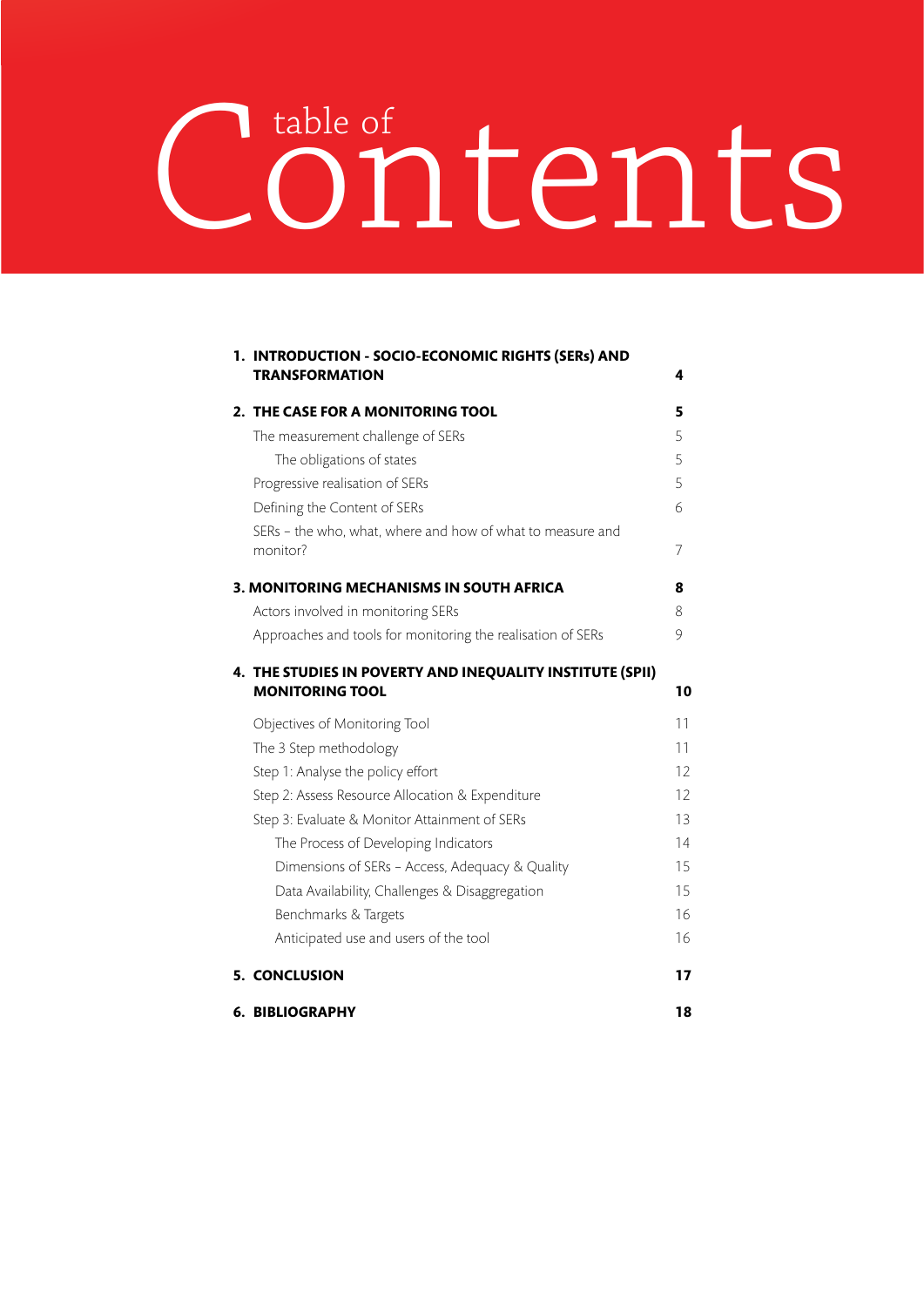### 1. Introduction - Socio-Economic Rights (SERS) and Transformation

The inclusion of social and economic rights in South Africa's first democratic constitution envisioned the reconstruction and transformation of a divided and deeply unequal society. These socio-economic rights (SERs) to housing, food, water, education, social security, health care, a healthy environment, land and redress for past racial discrimination, $1$  read together with the rights to life, dignity and equality,<sup>2</sup> establish a framework to Heal the divisions of the past and *establish a society based on democratic values, social justice and fundamental human rights.3*

However, the unacceptable and unsustainable levels of poverty and inequality, compounded by widespread unemployment and a lack of access to basic services for many poor communities, continue to violate people's rights, ensuring persistent social, economic and political unrest.

There have undoubtedly been many achievements in the twenty years since South Africa's political transition, but as we enter the third decade of democracy, it is vital not only to reflect on the extent of the transformation as envisioned by the Constitution, but also to ask how transformation is to be measured - to what end, by whom, against what benchmarks and over what timespan.

Few people would disagree that the realisation of SERs is key for overcoming South Africa's persistent struggle with poverty and inequality. Although people can approach the courts if they feel that these rights are not being respected, protected, promoted or fulfilled, the Constitution (with the exception of the rights to basic education, environment, and the rights of children) limits the states' obligation to taking: *reasonable legislative and other measures, within its available resources, to achieve the progressive realisation of each of these rights.4*

The limitation clause is silent on the content of these rights, what measures the state should take, how it should finance access to socio-economic rights, and the timeframes within which they must be realised. The challenge for policy-makers and oversight bodies alike is how best we are able to evaluate government programmes and budget allocations against this binding obligation on the state if there is no methodology for monitoring and addressing critical issues relating to the progressive realisation of these rights.

It is for this reason that Studies in Poverty and Inequality Institute (SPII), in partnership with the South African Human Rights Commission (SAHRC), has developed a **Socio-Economic Rights Monitoring Tool:** integrating policy and budget analysis with statistical indicators to monitor and evaluate the progressive realization of SERs in South Africa.

This paper **begins** by outlining the need for a comprehensive socio-economic rights monitoring tool in South Africa. This includes a summary of the measurement challenges as they relate to the obligations on the state, the meaning and interpretation of progressive realisation, and lastly, how to define the content of SERs. **Secondly**, the paper outlines the various reporting mechanisms which exist in South Africa, including the various actors such as the Constitutional Court and the South African Human Rights Commission (SAHRC), and the various existing approaches and tools used for such monitoring. Thirdly, this paper outlines the monitoring tool developed by SPII through a discussion of the three components involved in the monitoring and evaluation of the progressive realisation of SERs. Throughout, the paper discusses a number of the key challenges, lessons learnt and important questions this work needs to continue to ask as it develops.

<sup>1</sup> The Constitution of the Republic of South Africa, 1996, sections 25-29.

<sup>2</sup> Ibid, sections 9-11. 3 Ibid, *preamble.*

 $4$  Ibid, sections 26(2) and 27(2).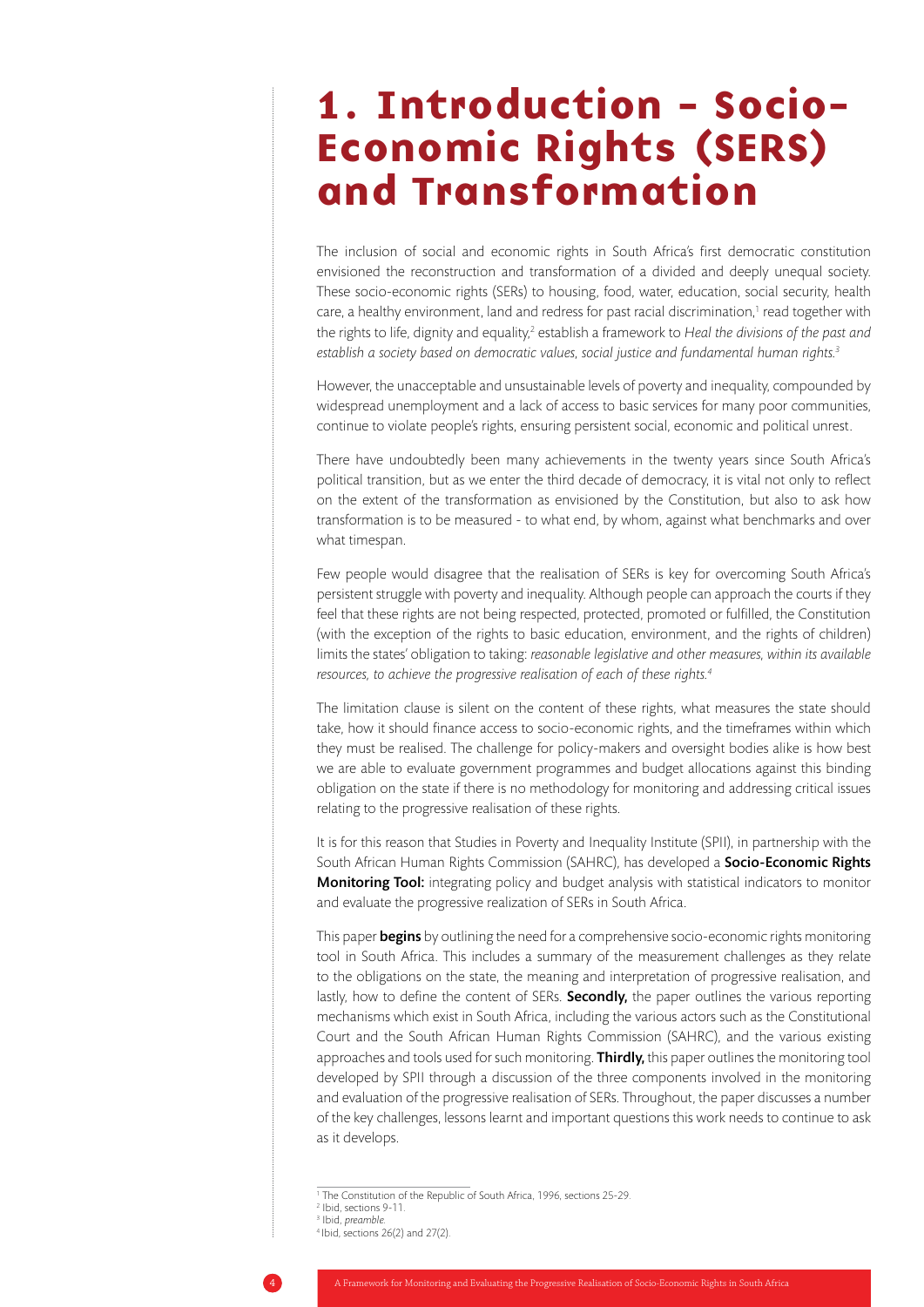### 2. The Case for a Monitoring Tool

#### The measurement challenge of SERs

In order to monitor the progressive realisation of SERs, especially the performance of government, it is important to first understand the obligations on the state in respect of SERs; the meaning and interpretation of progressive realisation; and, how the content of such rights is defined in the South African context.

#### The obligations of states

It is now widely accepted, as affirmed by the Maastricht Guidelines on Violations of Economic, Social and Cultural Rights<sup>5</sup> and the United Nations Committee on Economic, Social and Cultural Rights (CESCR), that SERs impose three types of obligations on states. These include the obligation to *respect*, to refrain from interfering with the enjoyment of SERs; the obligation to *protect*, to prevent violations of such rights by third parties; and the obligation to *fulfil*, to take appropriate legislative, administrative, budgetary, judicial and other measures towards the full realisation of such rights.<sup>6</sup> The CESCR has interpreted the obligation to fulfil to incorporate the obligation to facilitate, provide and promote. In South Africa, the obligation to promote is not stated as a subset of the obligation to fulfil, but as a distinct obligation. This includes advancing research on SERs, provision of information on SERs, and to support people in making informed choices about enjoyment of these rights.7

#### Progressive realisation of SERs

Both the CESCR and the South African Constitutional Court have emphasised that 'progressive realisation' implies a recognition that the full realisation of SERs will generally not be achieved immediately or even within a short period of time.<sup>8</sup> As a result, the International Covenant on Economic, Social and Cultural Rights (ICESCR) developed the idea of a 'minimum core obligation', which states that every government is obliged to - at the very least - achieve a minimum standard of each socio-economic right failing which it would be viewed as violating the Covenant. The ICESCR also set high barriers against claims of resource constraint for justifying the failure of meeting the minimum core obligation and has thus largely removed the 'minimum core' from the caveat of progressive realisation, instead reframing it as an obligation to be met immediately by the state. The Constitutional Court, however, rejected the idea of a 'minimum core obligation' on the basis that firstly, people's needs change over time and depend on their particular circumstances, secondly, the court in the case at hand did not think it was equipped with sufficient information to define a minimum core, and lastly, the court believed it impossible for the state to immediately provide even a basic level of all SERs.<sup>9</sup>

In place of the idea of a 'minimum core obligation' the Constitutional Court developed a framework of standards for assessing whether a policy or programme met the reasonableness test or criteria.<sup>10</sup> The proponents of a minimum core approach have argued that the reasonableness paradigm provides insufficient protection for the interests of the poor.<sup>11</sup>

The proponents of a minimum core approach have argued that the reasonableness paradigm provides insufficient protection for the interests of the poor



<sup>&</sup>lt;sup>5</sup> Maastricht Guidelines on Violations of Economic, Social and Cultural Rights, January 22-26, 1997.

<sup>6</sup> Ibid. <sup>7</sup> Chenwi, Lilian, 'Monitoring the progressive realisation of socio-economic rights: Lessons from the United Nations Committee on Economic, Social and Cultural Rights and the South African Constitutional Court', Research paper written for Studies in Poverty and Inequality Institute, 2010, p. 17.

<sup>8</sup> Ibid.

<sup>9</sup> Liebenberg, Sandra, *Socio-Economic Rights: Adjudication under a transformative constitution.* Juta & Company Ltd, Cape Town, 2010.

<sup>10</sup> Liebenberg, Sandra, *Socio-Economic Rights*, pp.152-153. The programme must be comprehensive, coherent and coordinated; Appropriate financial and human resources must be made available for the programme; It must be balanced and flexible and make appropriate prevention for short, medium and long-term needs; It must be reasonably conceived and implemented; and It must be transparent, and its contents must be made known effectively to the public.'

<sup>&</sup>lt;sup>11</sup> Steinberg, Carol, 'Can reasonableness protect the poor? A review of South Africa's Socio-Economic Rights Jurisprudence', *South African Law Journal*, Vol. 123, No. 2, 2006, p. 267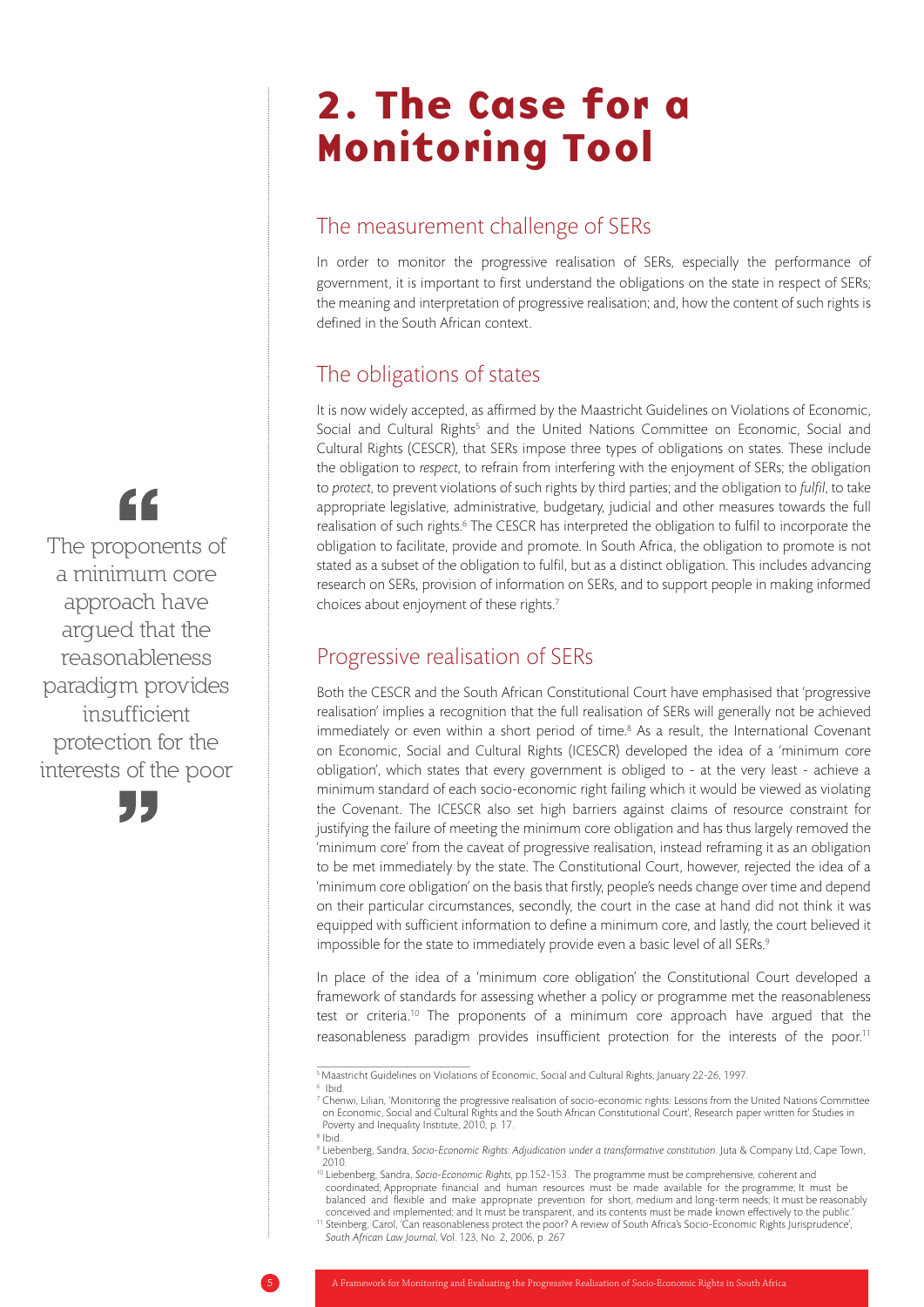Professor Sandra Liebenberg argues that a reasonable government programme must be provided for in respect of each SER in the Constitution, even though the provision of a basic level of services need not meet the qualitative standards implied by the full realisation of the relevant right.<sup>12</sup> However, the state is required to move as expeditiously and effectively as possible towards meeting this goal. 'Progressive realisation' further implies that deliberate retrogressive measures are not allowed. In relation to vulnerable or disadvantaged groups, the state must do more than refrain from negative violation of rights but take positive action with specially tailored measures and programmes for the most marginalised groups in society, and in South Africa, those groups affected by past racial discrimination. This includes the dismantling of a range of legal, administrative, operational and financial obstacles that impede access to SERs.<sup>13</sup> Furthermore, 'progressive realisation' requires states to take full advantage of their available resources, including external resources, and to continuously strive to provide the widest possible enjoyment of a right on a progressive basis even in the face of resource constraints.

A 2006 civil society submission proposing a basic package of healthcare services identified three ways that could be used to assess progressive realisation.14 These are 'speed', 'fit' and 'monitoring' in relation to the implementation of rights:

- The 'speed' factor has to do with whether the measures adopted to realise a right respond to the urgency of the socio-economic conditions. In this case the State is required to act quickly as the purpose of the measures is otherwise defeated. If resources are limited, an incremental approach may be adopted.
- The 'fit' factor requires measures be adopted to respond to society's needs. The State must develop comprehensive plans which must reach as large a part of the population as possible and ideally all who live in the country. These plans therefore need to contain both short-term and long-term targets.
- **Monitoring the realisation of the right'** is essential to allow for the evaluation of the implementation and degree to which a policy is achieving its objectives. Roadmaps from the various government departments that include timelines and targets would enable effective monitoring to assess both advances made through implementation and obstacles which may be hindering implementation and expected outcomes.

#### Defining the Content of SERs

The non-adoption of a 'minimum core' approach by the Constitutional Court has created a vacuum in respect of a substantive South African inspired interpretation of the normative content of the various SERs.<sup>15</sup> In the absence of established norms and standards, much of government's constitutional obligations remain poorly understood and defined. With the Constitutional Court repeatedly declaring itself unqualified to set up minimum core standards, the question remains whose responsibility is it? The lack of executive resolution and agreement on the normative content of specific rights does not prevent civil society from developing such frameworks and norms and standards. This is evident in the civil society submission for a basic package of health care services by the AIDS Law Project to the Department of Health.16 The recent publication by the Department of Basic Education of legally binding norms and standards for school infrastructure must be seen as representing a response to the collective actions by various civil society organisations sustained in monitoring and campaigning, including Equal Education, Section 27 and the Centre for Child Law. 17

A consensus on what should constitute the minimum core standards for various SERs is of obvious value in holding the state accountable. The danger, however, is that a defined minimum

<sup>12</sup> Liebenberg, Sandra, *Socio-Economic Rights*, p. 188

<sup>13</sup> Ibid, p. 187

<sup>14</sup> Basic Package of Health Care Services, Civil Society Submission to Department of Health, 17 March 2006, www.section27. org.za/wp-content/uploads/2010/04/Access-to-Health-Care-Services-2007-Joint-Annexure-1.pdf, (Accessed 5 June 2014) 15 Liebenberg, Sandra, *Socio-Economic Rights*, pp. 173, 177.

<sup>16</sup> Basic Package of Health Care Services, www.section27.org.za/wp-content/uploads/2010/04/Access-to-Health-Care-

Services-2007-Joint-Annexure-1.pdf (5 June 2014). 17 Equal Education, Minimum Norms and Standards, www.equaleducation.org.za/campaigns/minimum-norms-andstandards,( 5 June 2014).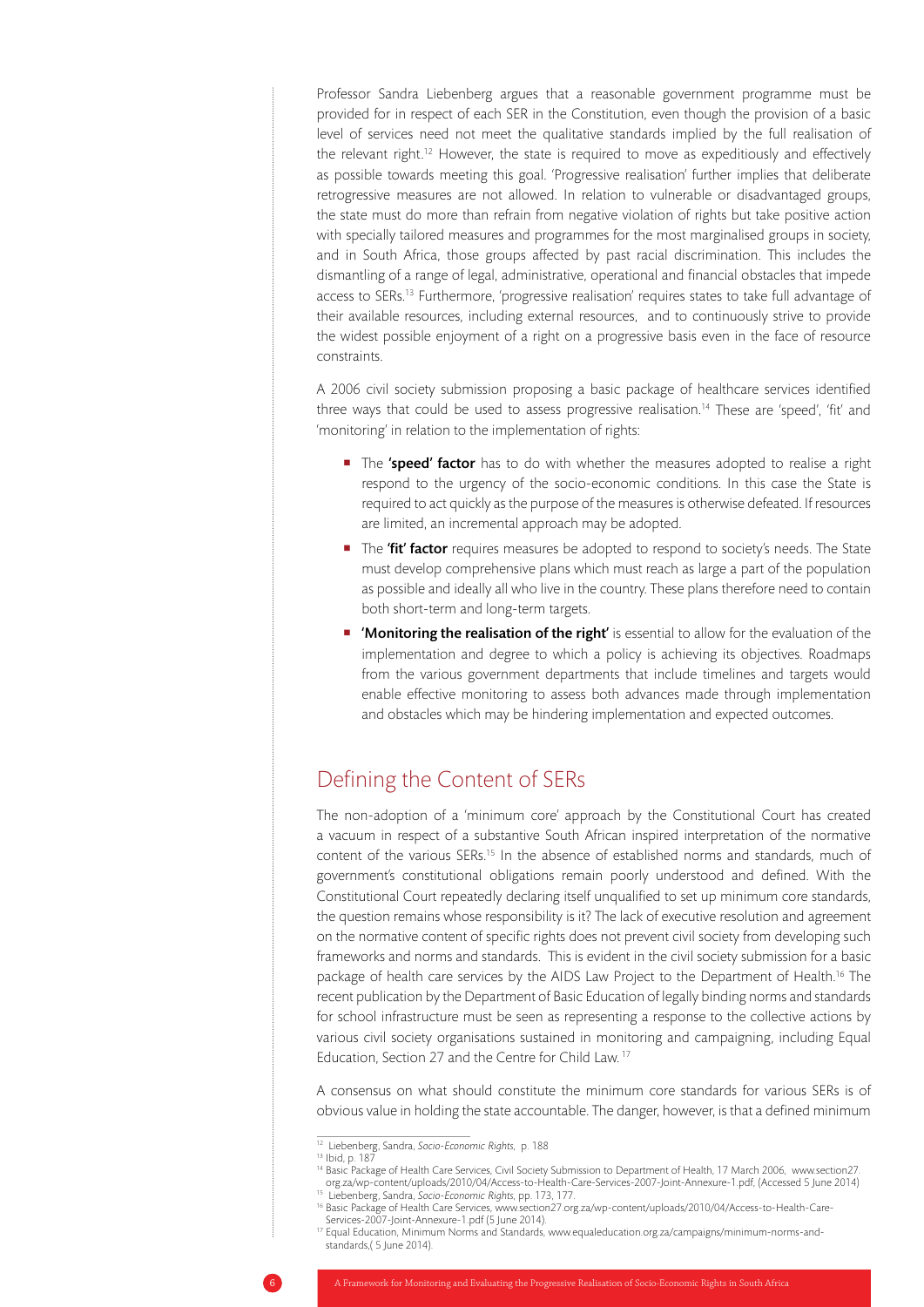core could encourage the state to restrict its activities towards promoting the full realisation of that right to a particularly low level despite changing circumstances, such as an upturn in economic growth for example. That said, minimum norms and standards in the South African context should rather be considered a 'floor' below which no one should fall below, rather than a ceiling. The SER monitoring project has taken the approach of unpacking and clarifying the broader content and components of SERs which need to be progressively realised to ensure their substantive enjoyment. This is evident in the broad choice of indicators which may include minimum norms and standards in certain instances but are framed rather in terms of defining what constitutes a life of dignity and hence a decent living level. The project also emphasises the interdependence and indivisibility of all rights. This means that the realisation of a given SER is often bound up with a number of other cross-cutting rights – including the right to public participation, equality, human dignity, just administrative action, access to information and access to justice – and other socio-economic rights.

Alongside the ICESCR minimum standards, the Committee on Economic, Social and Cultural Rights (CESCR) has set out principles to guide the steps that a state must take in accordance with a measurable plan of action towards the progressive realisation of SERs. For example, policies and programmes should be designed to improve the availability, accessibility, acceptability, adaptability and quality (the 4AQ approach) of goods and services necessary for the realisation of SERs.18 Availability represents the sufficient quantity of infrastructure, facilities, goods and services, and programmes required for accessing the relevant rights. *Accessibility* encompasses non-discrimination, physical accessibility and economic accessibility or affordability. *Acceptability* represents the qualitative dimensions of enjoyment of the relevant rights (i.e. cultural appropriateness and gender sensitivity). *Adaptability* requires that programmes must be flexible and regularly reviewed to meet changing socio-economic needs and contexts. Lastly, Quality refers to facilities, goods and services being of good quality.19

A number of different versions of the 4AQ framework have been developed internationally for the purposes of both unpacking and monitoring the multiple dimensions and content of various SERs. The Danish Institute for Human Rights (DIHR), for example, is currently developing an indicator framework based on the availability, accessibility, acceptability and quality (AAAQ) criteria which translates the international human rights obligations into specific, however generic, standards, indicators and benchmarks.<sup>20</sup> Professor Sandra Liebenberg has argued that applying these broader criteria in the South African context can assist in developing the normative standards against which the reasonableness of the State's acts or omissions can be evaluated.<sup>21</sup> SPII, as will be discussed under step-3 in this paper, has adapted these criteria to the South African context and evaluates the enjoyment of SERs along three dimensions: Access, Adequacy and Quality.

#### SERs – the who, what, where and how of what to measure and monitor?

Clearly articulating the obligations of government and the nature and scope of SERs is essential in ensuring progressive realisation and in carrying out effective monitoring. Given the multidimensional and indivisible nature of these rights, monitoring is a complex and demanding task, which must consider the following<sup>22</sup>:

- The normative **content** of each right;
- The concomitant **obligations** of duty bearers, primarily the State, to respect, protect, promote and fulfil each SER, and the *efforts* they undertake to meet those obligations;
- **The** *interdependence* and *indivisibility* of all rights, including SERs; and,
- **Cross-cutting human rights principles** such as non-discrimination, equality, participation, accountability and the rule of law.

"

The CESCR has set out principles to guide the steps that a state must take in accordance with a measurable plan of action towards the progressive realisation of SERs



<sup>18</sup> CESR, 'The OPERA framework. Assessing compliance with the obligation to fulfil economic, social and cultural rights'. 2012, p. 5, www.cesr.org/downloads/the.opera.framework.pdf, (11 June 2014).

<sup>&</sup>lt;sup>19</sup> See Liebenberg, Sandra 'Grootboom and the seduction of negative/positive duties dichotomy', South Africa Public Law, Vol. 26, 2011, pp. 57-58 for discussion on different criteria.

<sup>20</sup> The Danish Institute for Human Rights, 'Concept note on the Availability, Accessibility, Acceptability and Quality (AAQ) Toolbox: Realising social, economic and cultural rights through facts based planning, monitoring and dialogue, Draft report,

<sup>&</sup>lt;sup>21</sup> Liebenberg, Sandra, 'Grootboom and the seduction', p. 58.

<sup>22</sup> OHCHR, 'Human Rights Indicators. A Guide to Measurement and Implementation.', 2012, p. 33, www.ohchr.org/ Documents/Publications/Human\_rights\_indicators\_en.pdfIbid, (24 July 2014).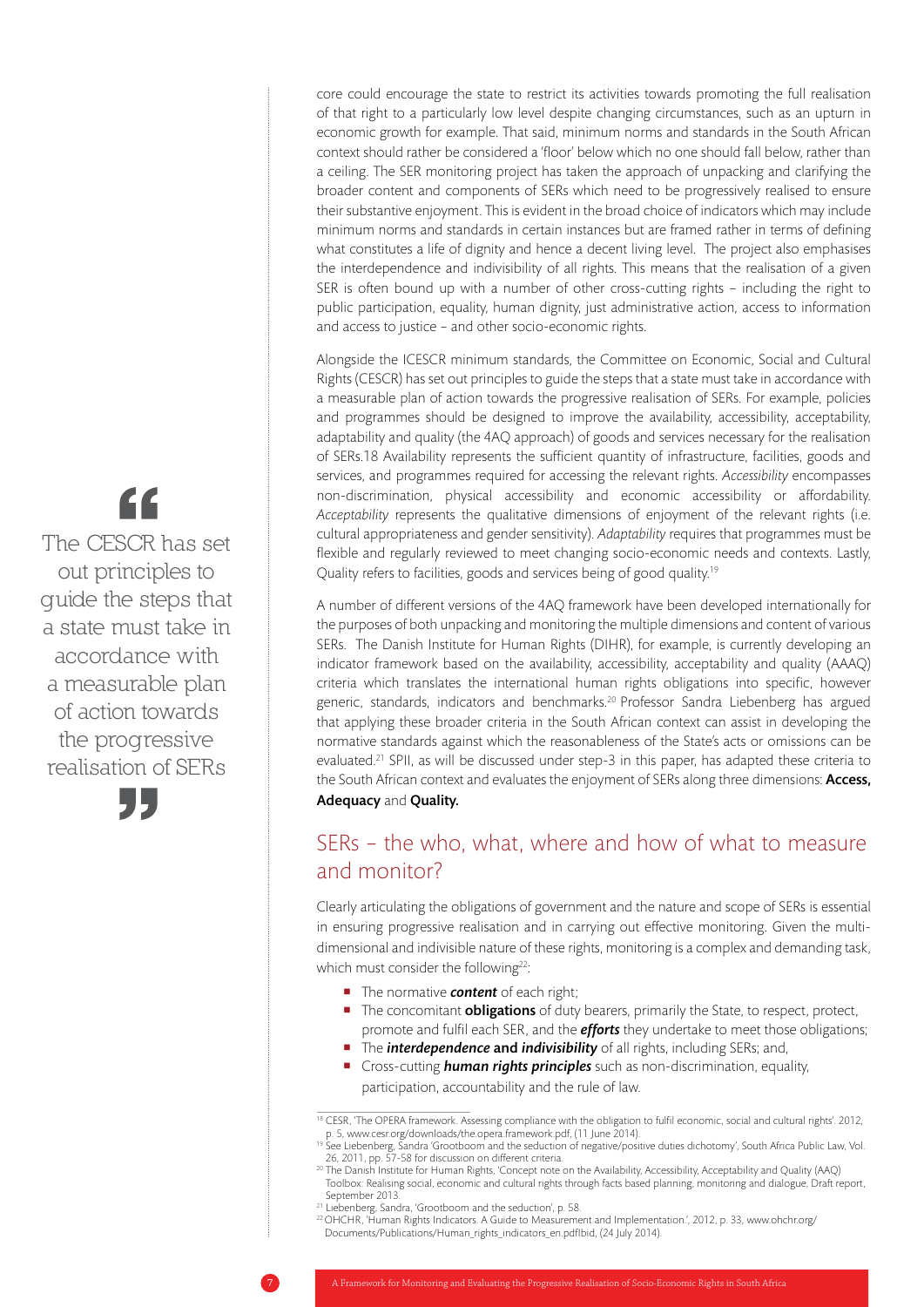### 3. Monitoring mechanisms in South **Africa**

Monitoring can be carried out by different bodies including the state itself, civil society, community based organisations and institutions of democracy.

#### Actors involved in monitoring SERs

The **Constitutional Court** of South Africa plays an important role in ensuring that the state complies with its SER obligations through the consideration of cases. The court's role in the widespread transformation of socio-economic conditions and ensuring the state fulfils its constitutional mandate, however, is constrained for a number of reasons. The first is the requirement that the court respect the separation and distribution of powers between the legislature, executive and judiciary. This separation and distribution of power in determining socio-economic obligations is a particularly contentious issue.<sup>23</sup> The Constitutional Court's decision to decline defining the content of SERs, as seen in the *Grootboom* case, is in part due to 'the court's limited institutional competence in respect of policy making'.24 The Constitutional Court's role is also limited by the nature of the cases that are actually brought before it. Justice Zak Yacoob has described how many of the cases that have been brought before the court have been ad-hoc and re-active, and few applicants have attempted to ask for an order requesting the development of long term programmes and policies which can be carefully and vigorously monitored and evaluated – both in terms of what is happening on the ground and in terms of how money is spent.<sup>25</sup>

As a Chapter Nine institution, the South African Human Rights Commission (SAHRC) is constitutionally obliged to report annually on the defence and advancement of the rights, particularly SERs, in the Constitution. The Commission's objectives are to:

- 1. Determine the extent, to which the organs of State have respected, protected, promoted and fulfilled human rights.
- 2. Determine the reasonableness of measures, including legislation, by-laws, policies and programmes adopted by organs of the state to realise human rights in the country.
- 3. Make recommendations to ensure the protection, development and attainment of rights.26

The Commission's monitoring to date has largely involved a methodology in which questionnaires (commonly known as 'protocols') are sent to various government departments for completion and return, research fieldwork, and more recently, public hearings and consultations with affected communities and civil society. This approach, as is the case internationally, has largely focussed on documenting violations of rights rather than measuring positive realisation of rights. A major constraint has been the low response rate from the various government departments who have generally failed to complete and return the questionnaire or to provide substantive information, beyond what is reflected in departmental annual reports. The SAHRC has highlighted the need for a monitoring tool which is linked to indicators and reliable data to compliment what has largely been a qualitative process, and to enable it to verify the administrative data submitted by the state.<sup>27</sup>

South Africa has a vibrant **civil society** with a wide ranging number of organisations and social movements that work hard to support transformational principles and to hold the government

 $\frac{23}{23}$  Steinberg, Carol, 'Can reasonableness protect the poor'  $^{24}$  Ibid, p. 271

<sup>25</sup> Zak Yacoob opening address at SPII workshop: 'How to make sense of progressive realisation of socio-economic rights and evaluate progress over time', 23 May 2014<br><sup>26</sup> SAHRC, The 8th Economic and Social Rights Report: Transforming society, securing rights, restoring dignity, 2012, p. 14 www.

sahrc.org.za/home/21/files/Section%20184(3)%20Report.pdf, (24 July 2014) <sup>27</sup> Ibid.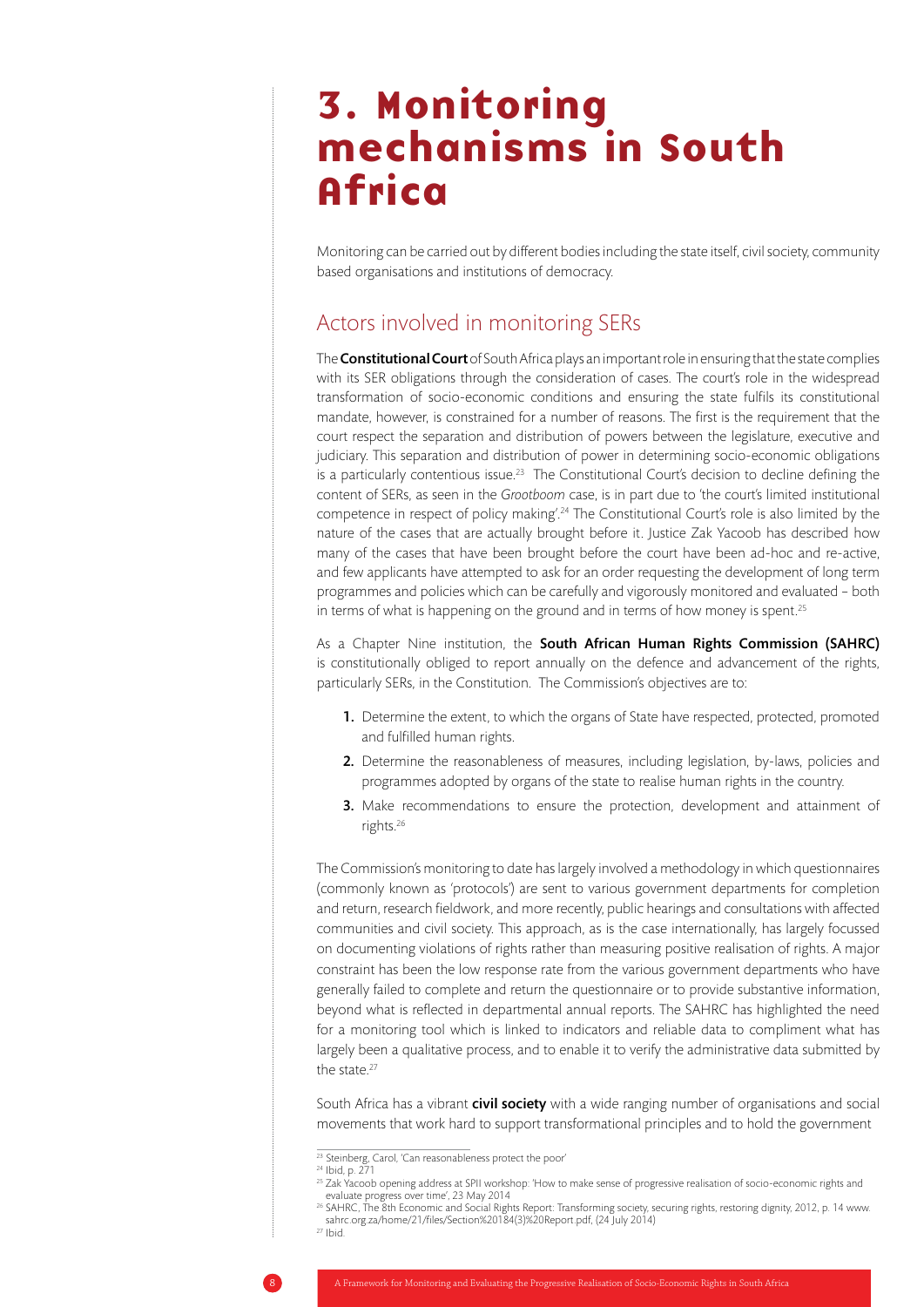accountable in the delivery of the SERs enshrined in the Constitution. These include, but are not limited to SECTION 27, SPII, The Socio-Economic Rights Institute, Centre for Applied Legal Studies, Equal Education, Social Justice Coalition, Black Sash, Treatment Action Campaign, Sonke Gender Justice Project, Ndifuna Ukwazi, the Legal Resource Centre, and the Budget Expenditure Monitoring Forum (BEMF). These organisations have used various tools and approaches from litigation, research and campaigning, picketing and monitoring initiatives at a local level, including social audits.

Other Chapter Nine institutions established in terms of the Constitution to advance our democratic transition include the Public Protector, the Commission for the Promotion and Protection of the Rights of Cultural, Religious and Linguistic Communities (CRL Rights Commission), the Commission for Gender Equality and the Auditor-General.

#### Approaches and tools for monitoring the realisation of SERs

Monitoring SERs involves assessing firstly, if government policy and programmes comply with SER obligations and human rights principles; secondly, if adequate amounts of money are being spent on realising SERs; and lastly, evaluating whether money allocated and spent leads to good outcomes. Given that SERs can be realised progressively, it is imperative to monitor both the outcomes and enjoyment of right(s) under review but also the processes underlying these outcomes to fully understand the state's compliance. This involves monitoring the **obligations** of *conduct* and obligations of *result* which are contained in the obligations to respect, protect, fulfil and promote.<sup>28</sup> As a result, the use of a combination of approaches and tools is widely acknowledged as being necessary when monitoring the progressive realisation of SERs.

In recent years, various methodologies have been developed to assess states' compliance with their obligations to progressively realise SERs. These include: indicators and benchmarks; analysis of budget/expenditure or resource allocation; identifying violations; econometric tools and methodologies that combine some of these approaches.<sup>29</sup>

There has been growing interest internationally in the development of statistical indicators for the monitoring of SERs. The UN Office of the High Commissioner for Human Rights (OHCHR) has developed a framework that combines indicators that have been categorized as structural, process and outcome indicators to evaluate the steps taken by the State to meet its obligations. There is no automatic correspondence between the different kinds of obligations and the indicators but it is argued that the various obligations can be covered by the three categories of indicators:<sup>30</sup>

- **Structural indicators** help evaluate the state's implementation of the standards it has accepted in the ratification and adoption of *legal instruments*. This includes if *domestic legislation* incorporates the required international standards and the *institutional mechanisms* that promote and protect those standards. Structural indicators provide an indication of the commitment of government to realising the right but also provide relevant benchmarks for holding the government accountable.
- **Process Indicators** measure duty bearers' **ongoing efforts** to implement its commitments on the ground. This includes assessing government policies and programmes, budget allocations and specific regulatory or redress interventions.
- Outcome Indicators reflect the state of *enjoyment* of rights in a given context. Outcome indicators consolidate over time the *impact* of various underlying processes and measure both the implementation and effectiveness of policies and programmes.

The OHCHR framework has been adapted and expanded by other international monitoring mechanisms including the Inter-American Commission for Human Rights and the Economic and Social Rights Working Group of the African Commission on Human and People's Rights.<sup>31</sup>

" The Constitutional Court's role is also limited by the nature of the cases that are actually brought before it



<sup>&</sup>lt;sup>28</sup> CESR, The OPERA framework, p. 13

<sup>29</sup> For a more detailed summary of these monitoring approaches see Chenwi, Lilian, 'Monitoring the progressive realisation of socio-economic rights'. 30 OHCHR, Human Rights Indicators, p. 32-42.

<sup>&</sup>lt;sup>31</sup> CESR, The OPERA framework, p. 7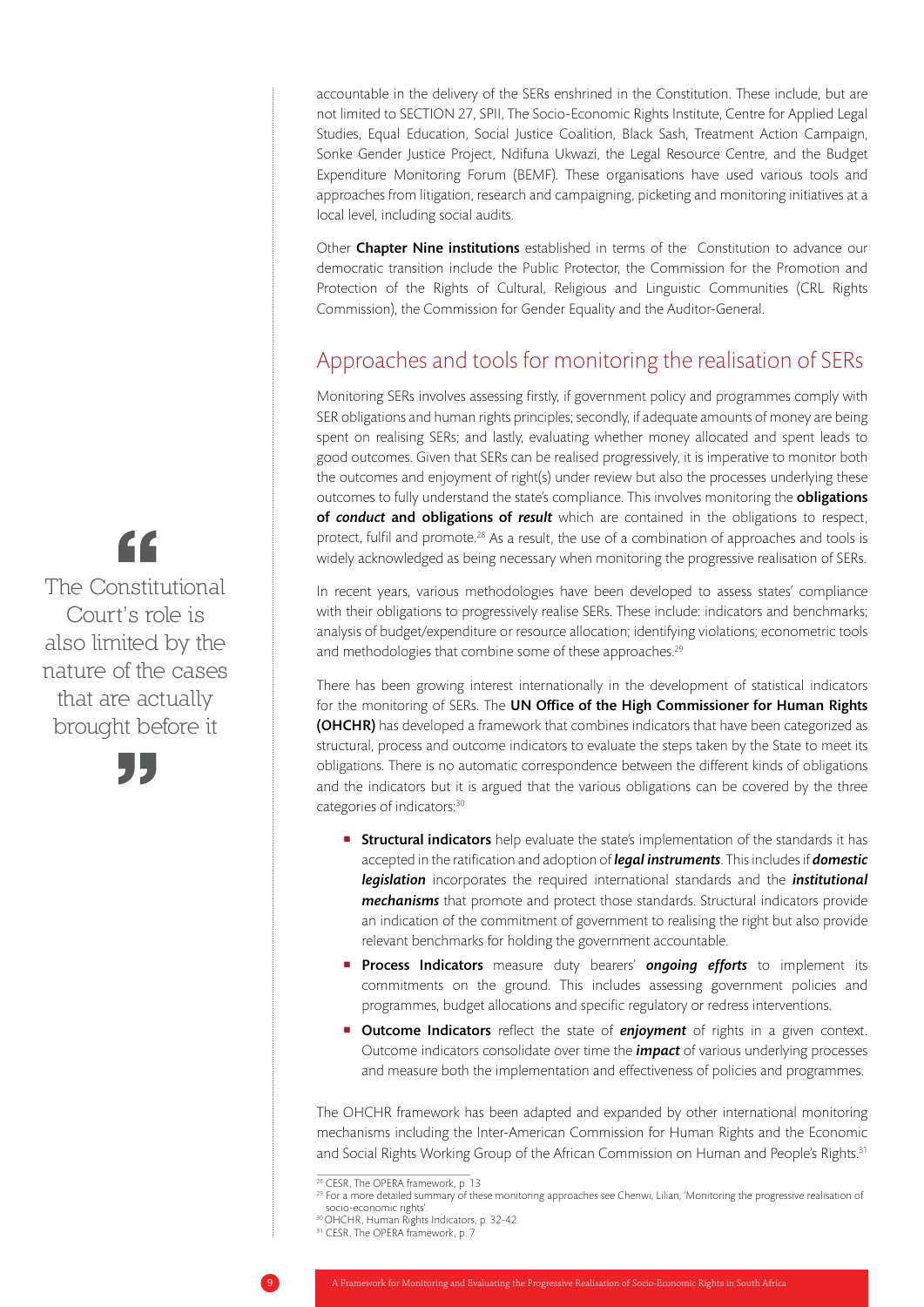Exhaustive lists of potential indicators can be overwhelming to apply in practice. The challenge is therefore to strike a balance between developing a tool which on the one hand is sufficiently comprehensive to account for the various factors discussed in this paper, and on the other, is selective, focused and responsive to the limitations of data-availability and the ultimate users of such a tool.

The **Centre for Economic and Social Rights (CESCR)** has developed a methodological framework known as the **OPERA Framework** which examines both obligations of conduct and result - and importantly makes the link between the two.<sup>32</sup> The framework looks at different dimensions of the obligation to fulfil, grouped around Outcomes, Policy Efforts and Resources. It then triangulates the findings from each step to make an Assessment of a state's compliance with its obligation to fulfil. The framework represents four broad dimensions which need to be considered in the monitoring of SER implementation within which various tools and methodologies (both qualitative and quantitative) can be employed.

### 4. The Studies in Poverty and Inequality Institute (SPII) SER monitoring tool

An analysis of the various judicial and legislative measures and reporting mechanisms and tools used in South Africa to address and monitor SERs, highlights their various limitations or shortcomings and points towards the need for a comprehensive monitoring tool which can be applied across all rights.

SPII, with the support of Ford Foundation and the endorsement of the SAHRC, has developed a methodology based on a combination of policy -and budget -analysis and statistical indicators to monitor and evaluate the progressive realisation of SERs in South Africa. The methodology developed by SPII builds on international best practice and combines various approaches to monitoring SERs. The methodology bears many similarities with the OPERA framework discussed above, but has been tailored to the South African context and the various reporting mechanisms which are already in place.

This Tool uses a methodology for monitoring and evaluating the performance of government and the realisation of SERs that is based on a combination of policy (step 1) and budget (step 2) analysis, and the development of statistical indicators for each of the rights (step 3). This involves unpacking the content of these rights and the obligations they impose on government, evaluating the extent to which government policies and budget allocations adequately address these obligations, and measuring the enjoyment of rights by people on the ground.

The monitoring tool attempts to provide a standardised approach which can be used by various actors as the context and aim requires. Primarily it is hoped that it can guide policy makers in making decisions around the extension of policies and in adjudicating competing priorities. It is also hoped that the tool will assist in linking up and co-ordinating organisations efforts to hold the state accountable. Distinguishing features of the tool are firstly, its programmatic long term approach to monitoring with the overall aim of guiding policy and the implementation of SERs, and secondly, the emphasis on quantitative measures that are well suited to mapping trends and patterns over time, but remain largely absent in the monitoring process of SERs in South Africa.

 $32$  Ibid, p. 13

" The purpose of monitoring goes beyond constitutional compliance and aims to achieve specific objectives.

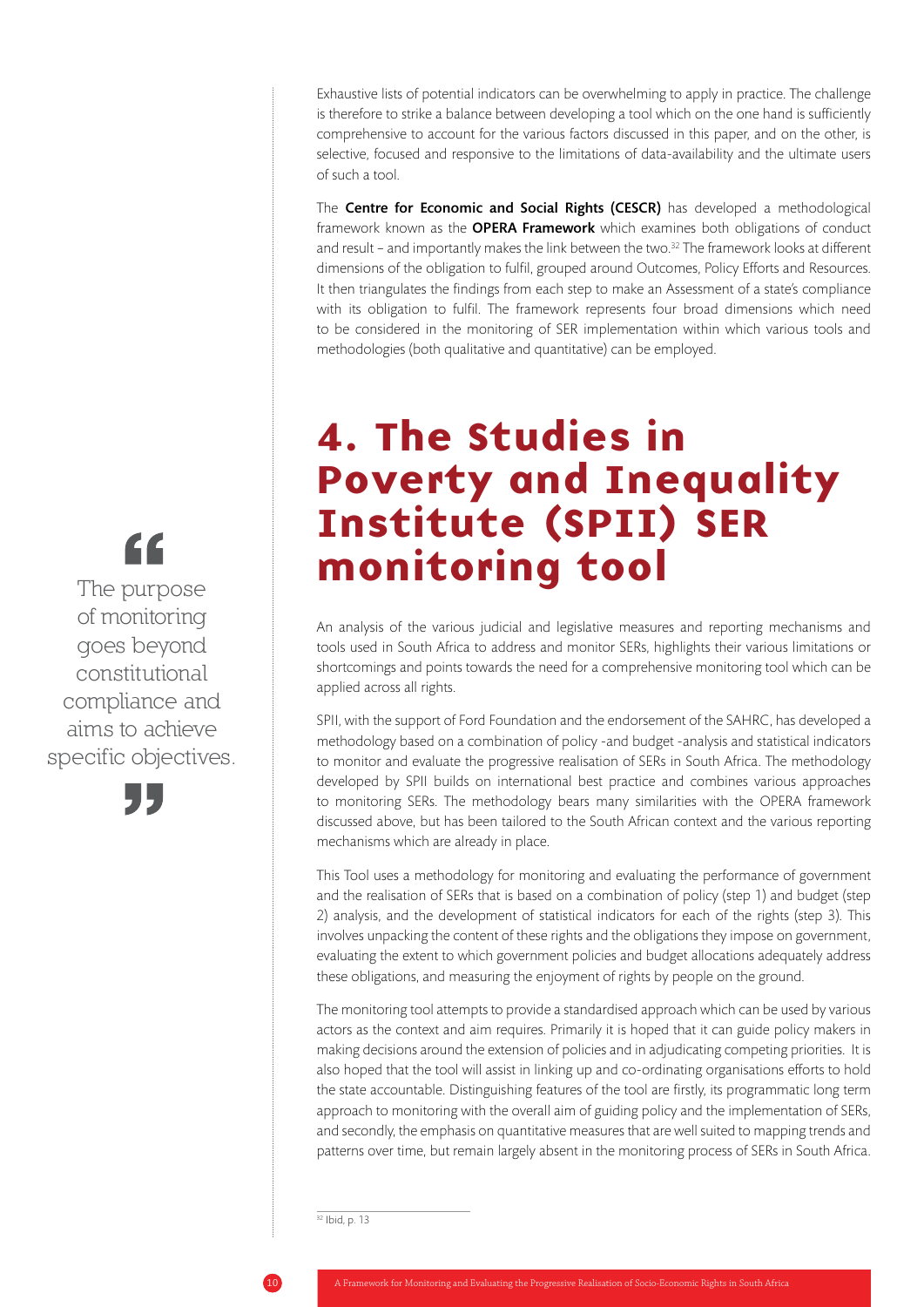#### Objectives of the Monitoring Tool

The purpose of monitoring goes beyond constitutional compliance and aims to achieve specific objectives. These include, *firstly,* clarifying and unpacking the content of the SERs and the obligations on the state to ensure access to and enjoyment of SERs is continuously broadened.

*Secondly,* to determine the extent to which organs of the state have respected, protected, promoted and fulfilled their obligations. This involves identifying achievements, deprivations, disparities, and regression to illuminate both **causation and accountability** in terms of policies, resources spent, implementation and institutional capacity. *Thirdly,* to provide evidence for advocacy initiatives and legal interventions, and make recommendations that will ensure the protection, development and universal enjoyment of SERs. The tool is ultimately not about being a watch-dog, but about guiding policy around SERs and moving all actors towards developing roadmaps and time frames for how and by when to achieve universal access for all people living in South Africa, as guaranteed in the Constitution. Cutting across these three objectives is the aim of building greater consensus between the three branches of government, civil society, labour and business on how far we've come (progressive realisation) and what steps (policies and budgets) are required now to realise the social and economic transformation envisaged by the Constitution.

#### SER Monitoring Tool: 3-step methodology

The methodology adopted for the SER Monitoring Tool is based on three distinct but interrelated steps. The first two steps measure obligations of conduct, which is important because the realisation of rights needs to be planned for and actively implemented. These steps include an analysis of the *policy effort* (Step 1) and the *allocation and expenditure of resources* for specific rights (Step 2). This analysis of state conduct is then complemented by the development of statistical indicators in step 3, which assist in monitoring and evaluating obligations of *result* by measuring the *attainment of rights* on the ground. As much as the three steps are distinct it is essential to understand and explore how they relate to each other. For example, have political commitments been planned and budgeted for? Has evidence which suggests the failure or success of certain programmes been taken into account in budget choices, priorities, and shifts in policy and institutional arrangements?

#### SER Monitoring Tool: 3-step methodology

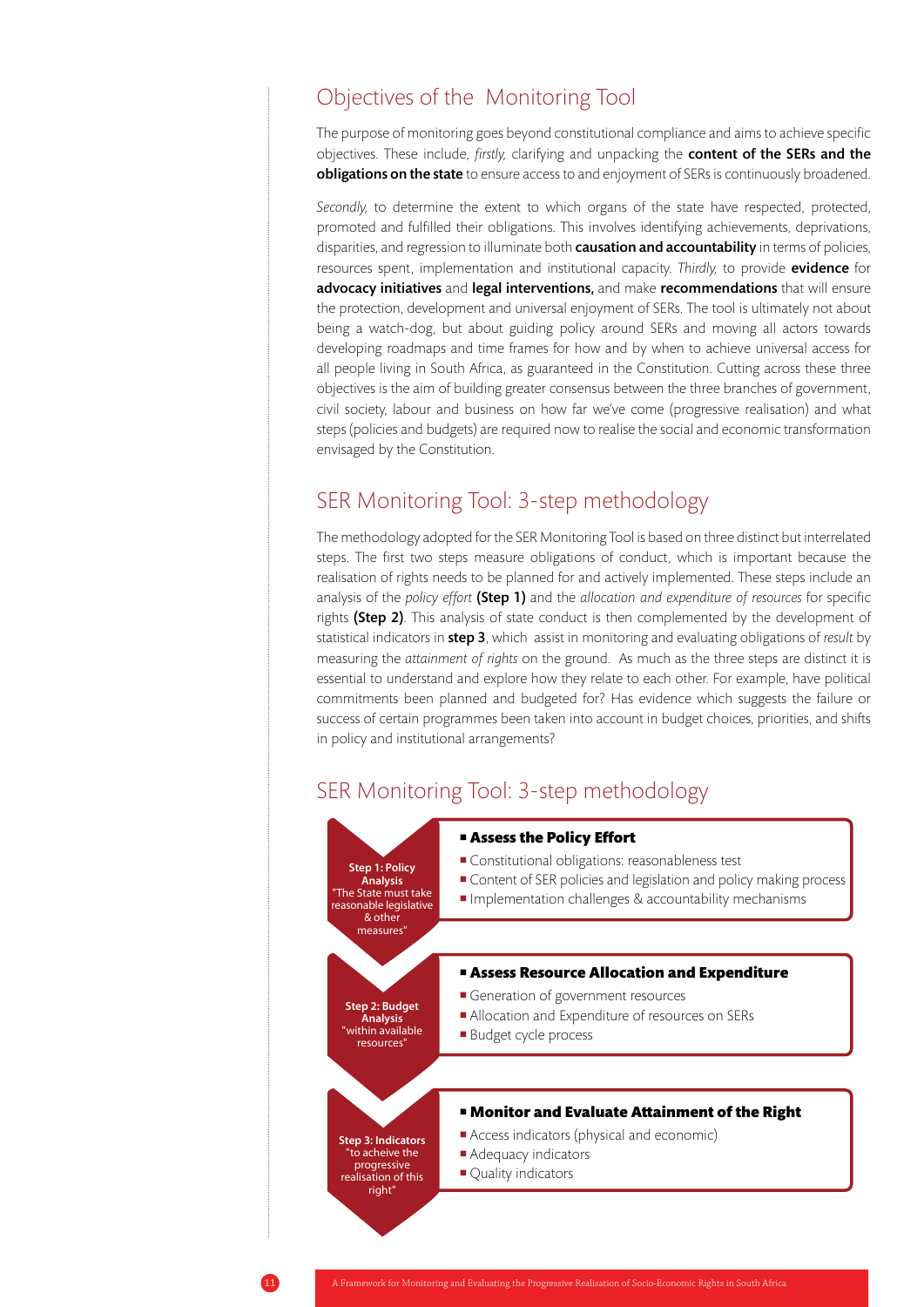#### Step 1: Analyse the policy effort

The first step of the analysis takes a closer look at the underlying policies and legislation guiding the realisation of SERs. This step is important to measure the progress made by the state in meeting its obligations of conduct.

This step *firstly* assesses whether the actual content of social and economic policies adequately reflects the **Constitution and international treaty obligations** that the state has ratified. Secondly, this step evaluates both the **content and implementation** of existing legislation, policy frameworks and government programmes to assess what gaps (in principle and in practice) exist. This assessment is based upon a fundamental human rights framework that includes nondiscrimination, gender and race sensitivity, dignity, participation, transparency and progressive realisation.

An important component of evaluating the policy effort is an assessment of the **policy making** process in terms of transparency and public participation in decision-making by the relevant civil society organisations and communities specifically affected by the policy under review.<sup>33</sup> Another important dimension is to analyse the departmental responsibilities and institutional arrangements to assess the capacity challenges and accountability mechanisms currently in place.

The kinds of questions to ask in relation to an analysis of government policy and programmes from a human rights framework include:<sup>34</sup>

- } Does a baseline assessment exist of needs?
- } Have sufficient legislative, policy and administrative measures aimed at progressive realisation been made and were they taken within a reasonable time?
- } Are the state's efforts effective, targeted and do they set goals to be achieved?
- } Are the measures adequate, accessible, affordable and reasonable?
- } Do the measures give priority to the needs of the vulnerable and disadvantaged or are there specially tailored measures and additional resources for these groups?
- Does a roadmap exist for full realisation that can be monitored, evaluated and adapted over time?
- } Have the measures been consistently revised and improved over the years?
- Has access to rights been increased over the years?

#### Step 2: Assess Resource Allocation and Expenditure

The second step assesses the reasonableness of the budgetary priorities in light of the obligations on the state and human right principles and standards. This step is important to measure the government's effective and reasonable use of the available resources towards progressive realisation of the right(s) under review.

Monitoring government budgets for the fulfilment of SERs therefore requires an analysis of firstly, the **generation of government revenue**. The Constitution mandates the state to realise rights "within available resources", while the ICESCR requires the use of "maximum available resources". These obligations mean that the state must use all the resources that it has available to it and justify if the resources allocated to a particular cause or issue are limited. Gaps that hinder translation of policies and programs into efficient and equitable delivery of quality goods and services often result from under-resourcing of these policies. Although such underfunding is often attributed to a lack of sufficient resources, there is a growing consensus that resource generation for human rights fulfilment needs to look beyond the budget itself and evaluate the relevant fiscal and economic policies according to human rights principles.<sup>35</sup> This step therefore includes assessing the reasonableness and progressive nature of fiscal and tax policies and the broader macro-economic context within which budget decisions are made.

" An important component of evaluating the policy effort is an assessment of the policy making process





 $33$  As required by Section 195 (e) of the Constitution.

<sup>&</sup>lt;sup>34</sup> Chenwi, Lilian, 'Monitoring the progressive realisation', p. 60

<sup>35</sup> Balakrishnan, Radhika and Elson, Diane, 'Auditing economic policy in the light of obligations on economic and social rights', *Essex Human Rights Review*, Vol. 5, 2008.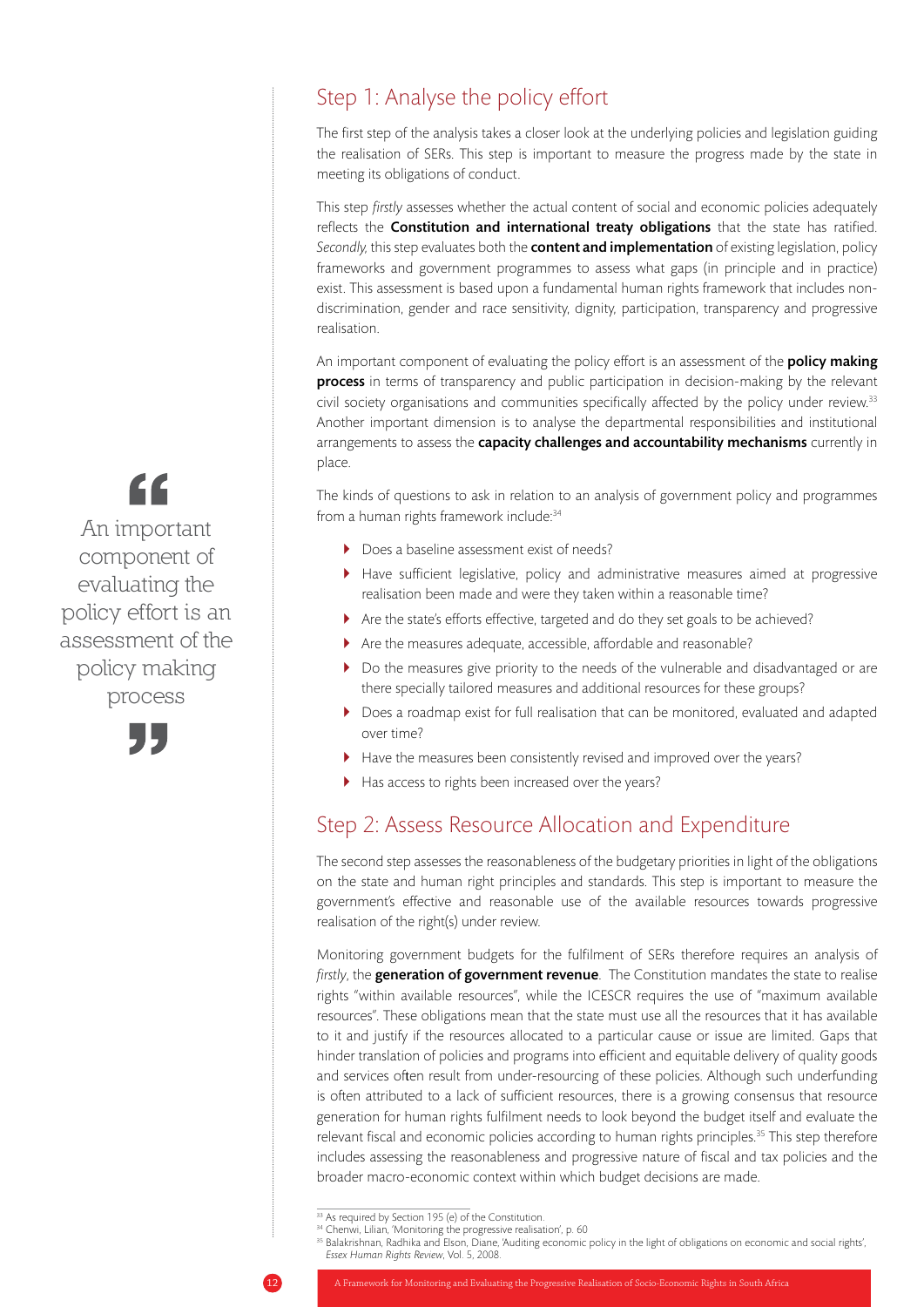Secondly, an analysis of the **allocation and expenditure of such resources** to reduce disparities, prioritise the most vulnerable and disadvantaged groups, and progressively realise SERs, must take place. This step uses various budget analysis techniques to monitor *planned* (i.e. budget allocations) and actual resource expenditures at both national and provincial levels and therefore assesses the delivery and implementation of government policy and programmes as they relate to the realisation of rights. There are various different levels of analysis and budget tools that can be applied which include the following considerations: 36

- **Adequacy:** Are resource allocations transferred to departments sufficient given the objectives of the programme, likely demand and the costs of intervention, and are they increasing in real terms over time? Are there any regressive spending patterns?
- } *Equity and Priority of allocations:* Are resources being utilised to prioritise the needs of the most vulnerable and disadvantaged, to reduce disparities in line with the constitutional goal of substantive equality. Is the spread of resources across departments, spheres of government, geographic localities equitable and justified? Are funds available to cover emergency situations?
- *Efficiency:* Is the overall expenditure of the programme efficient given the costs of the intervention? Are institutions capable to spend the funds allocated to them efficiently? Are funds being accounted for and spent on their intended purpose? Are there any under or over-expenditure patterns? Can their cause and impact be identified?
- **Effectiveness:** Is the money being spent on the right things and having the desired results and impact? Is it bringing about tangible improvements in access to SERs? Are targets met? Is sufficient data available to assess this and it adequate monitoring taking place?

*Thirdly,* an analysis of the budget cycle process from the perspective of human rights principles of participation, non-discrimination, transparency and accountability.

An assessment of resource availability cannot be separated from an analysis of institutional arrangements, human resources and local capacity which are necessary for the efficient and effective spending of budgets.

#### Step 3: Monitor and Evaluate Attainment of SERs

The third step measures the enjoyment of rights by rights-holders and therefore monitors and evaluates the state's obligation to fulfil the realisation of SERs. This step is distinct from the previous two in that it focuses primarily on the obligation of result rather than conduct placed on the state. This step evaluates the state's performance via the development of statistical indicators which provide a clearer and more specific illustration of SERs enjoyment on the ground over time. The outcome indicators make reference to the three dimensions of access (physical and economic), adequacy and quality over time. This requires that quantifiable and replicable indicators (proxies for the different dimensions of SERs) be developed along with agreed benchmarks and targets.

The indicators need to be aligned to data that is freely and easily available in annual surveys and data sets, and must be capable of being decomposed (disaggregated) by region, race, gender and age – wherever possible and useful. This allows disparities between e.g. different population groups or geographical regions to be identified, and an assessment of the extent to which progress has been made over time. This data also enables international comparative analysis. An example of this is the Social and Economic Rights Fulfilment Index (SERF Index) which provides a rigorous international comparative measurement of governments' compliance with their obligations to fulfil SERs.<sup>37</sup>

<sup>36</sup> Chenwi, Lilian, 'Monitoring the progressive realisation', pp. 60-61

<sup>&</sup>lt;sup>37</sup> Fukuda-Parr, Sakiko S. & Greenstein, Joshua, 'Monitoring state performance. South Africa's scores on the Social and Economic Rights Fulfilment Index', *ESR Review*, Vol. 13. No. 2, 2012.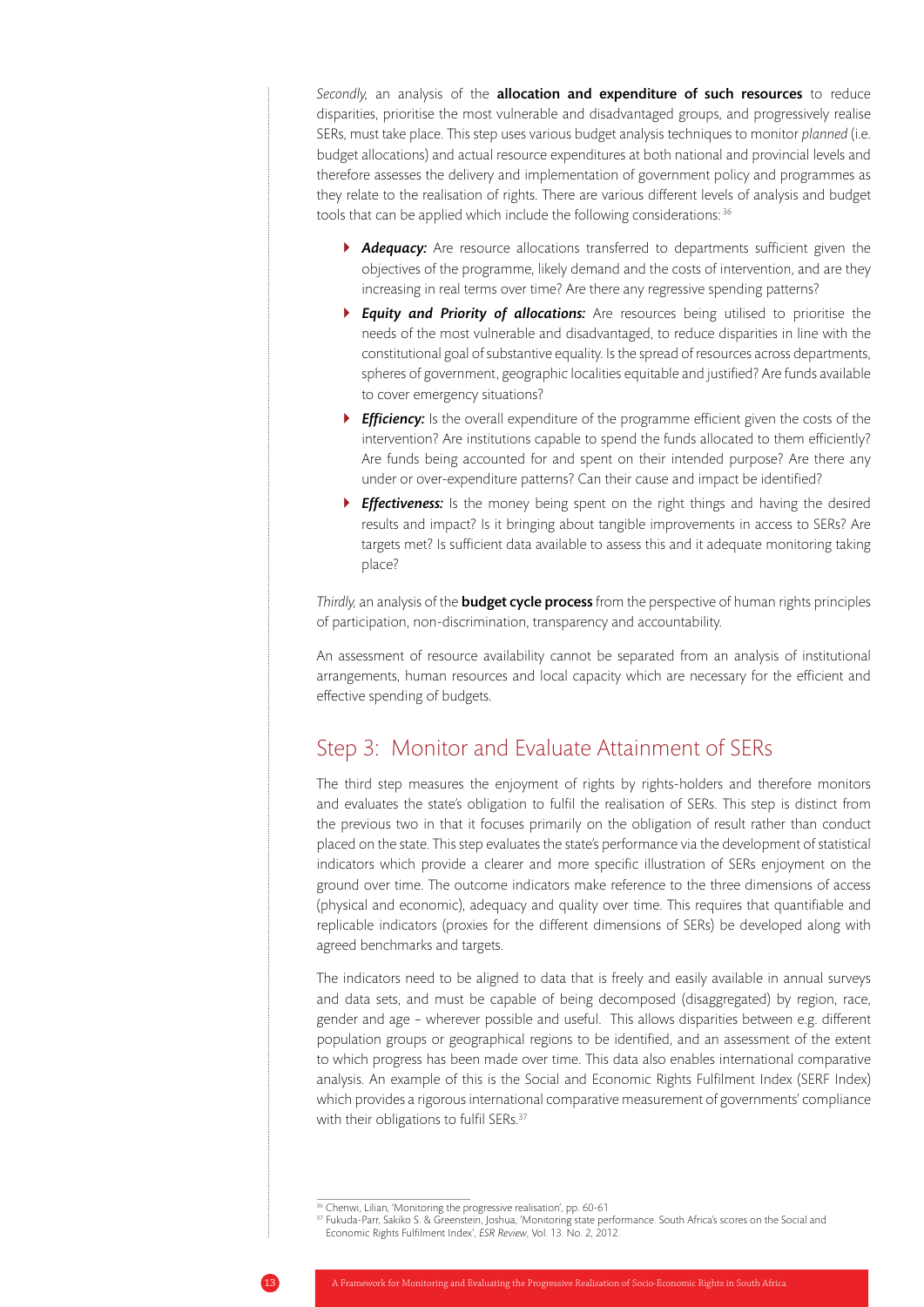#### The Process of Developing Indicators

The SER monitoring tool has developed and refined a methodology for the development of socioeconomic rights indicators in South Africa. This process has incorporated our learnings since the drafting of the first methodology paper in 2012, regarding the importance of including right-specific expert and stakeholder input from the beginning to ensure broader ownership and more immediate access to existing work. The methodology has also streamlined the process of developing indicators. This process begins with a broad literature review to unpack the content of the right under review from both an international and South African perspective. The key reporting formats and indicators that exist for the specific right from international and local organisations and the Department for Performance, Monitoring and Evaluation (DPME) at the Presidency are then reviewed.

This process is consolidated into a set of conceptual indicators which unpack the key components and content of the right under the three dimensions the monitoring tool aims to evaluate the progressive realisation of SERs: access, adequacy and quality (see below). After such a list is compiled, the project team sets up meetings and consultations with right specific experts in both academia and civil society to get feedback on the conceptual indicators and the possible sources of data. Once this feedback is received, a list of potential indicators is developed, followed by a thorough scoping of existing data sets to ascertain whether data would be available for each draft indicator. The criteria used to select the final set of indicators include:

- ▶ Is data available from a reliable source
- $\blacktriangleright$  Is data available annually (ideally)
- } Is data disaggregated to geographic area, income group, race, gender
- } Is the indicator easy to understand by the general public
- } SMART Criteria Specific, Measurable, Attainable, Relevant, Time-framed

After the verification of data sources and ensuring that the final indicators meet the above criteria, a final set of indicators is developed. This final set is often substantially reduced given the data challenges but every attempt is made to ensure the key components of each right has at least one outcome indicator. Once further feedback on these indicators has been received, the indicators are populated to show change over time.

#### Summary of the process of developing indicators

- 1. Literature review to unpack the normative content of the right  $-$  this entails looking at South African and international jurisprudence as well as academic and other literature which deals with the content of the right in question
- 2. Identify and analyse key reporting formats and indicators that exist for the right  $-$  this step aims to draw upon existing reporting formats and indicators that may have been developed by government, international bodies or civil society for evaluating performance and/or the attainment of rights
- 3. Develop list of conceptual indicators for each right this is an 'ideal' list of indicators that we would like to measure for the right
- 4. Host initial meeting with sectoral content and rights-specific experts and civil society partners, including relevant committees of the SAHRC where appropriate – this step aims to incorporate the perspectives and experience of as wide a range of stakeholders as possible, both to draw upon their knowledge and to ensure the indicators are accessible and relevant to their needs
- 5. Identification of potential indicators at this stage the conceptual indicators identified in step 3 have been refined based on the feedback and insights received from stakeholders
- 6. Verification of the existence of reliable data sets for each indicator indicators must be populated with data that is reliable and freely available, ideally on an annual basis, and from a baseline of at least 2002, so that trends can be analysed over time. Data should also be capable of being disaggregated by region, race, gender, age and other sub-sets, where necessary or useful
- 7. Hosting of subsequent meeting with initial group of sectoral experts to present verified indicators - this allows for further feedback to be incorporated before the indicators are finalised
- 8. Final set of indicators developed and populated with data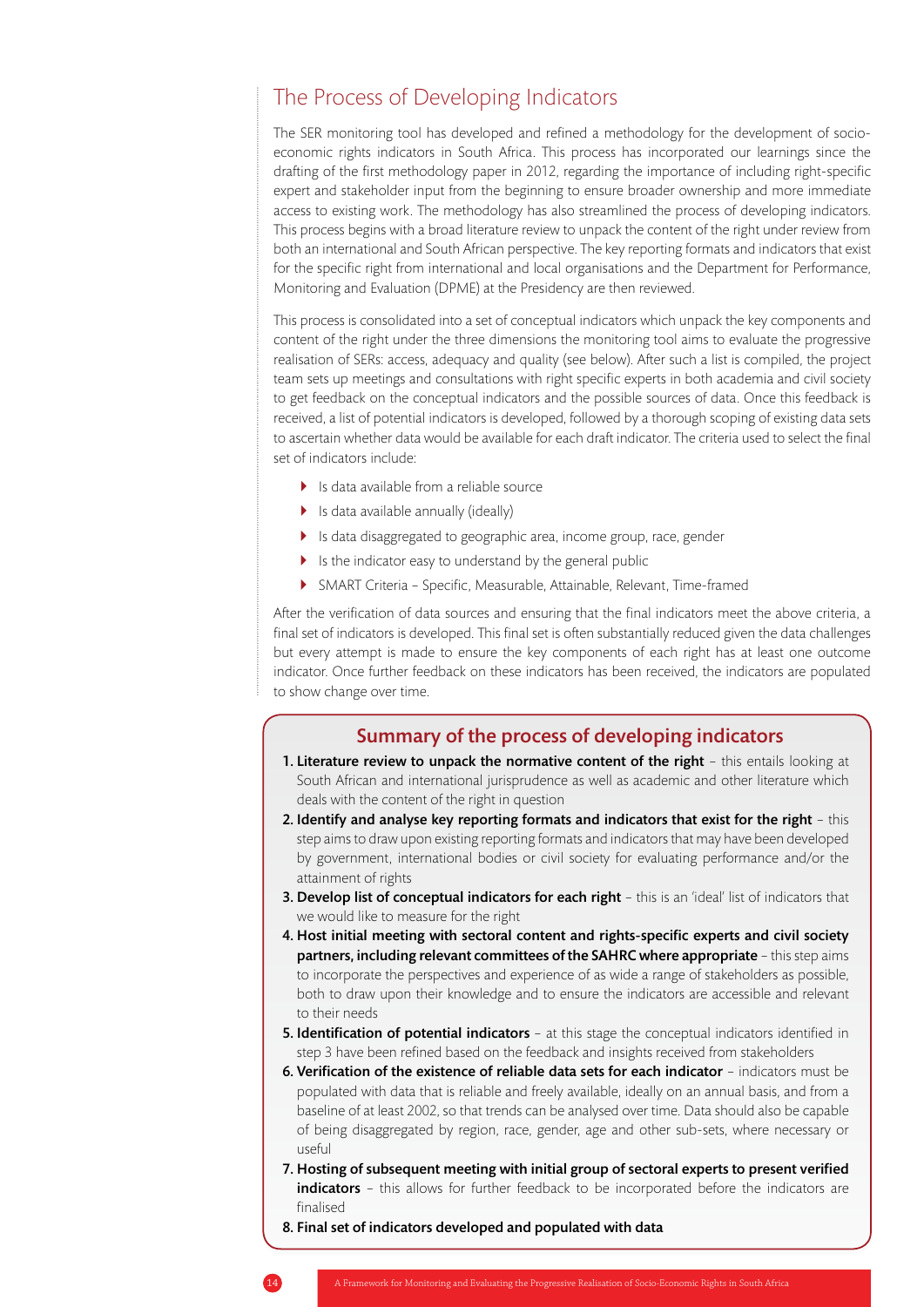#### Dimensions of SERs – Access, Adequacy & Quality

This project has not adopted the 4AQ framework entirely, but instead decided to measure progressive realisation of SERs along three dimensions: Access, Adequacy and Quality. The criteria of availability, accessibility, acceptability, adaptability and quality are reflected in the three dimensions which are unpacked below. For example, having a sufficient quantity of certain goods, services or facilities (availability) is included under access. The acceptability criteria are captured under adequacy which measures if goods and services are ethically sensitive, culturally appropriate and gender sensitive. Measuring quality goes beyond the quality of a specific good or service and measures the broader impact or wellbeing of individuals and households.

- **Access indicators** assess both physical and economic access to rights. Assessing physical access includes availability – i.e. is there sufficient facilities, goods and services, and programmes available for accessing the relevant right. Access indicators also measure economic access or affordability which includes the upfront and on-going costs incurred in accessing rights.
- **Adequacy indicators** measure the quality and acceptability of the facilities, goods and services, and programmes. These indicators also evaluate if basic norms and standards (as a minimum) have been met and acceptability standards - if facilities, goods and services are ethically sensitive, culturally appropriate and gender sensitive.
- **Quality indicators** although similar to adequacy, focuses on outcome or impact indicators which measure wellbeing and how much the quality of life of an individual or household has changed by gaining access to the right.

#### Data Availability, Challenges & Disaggregation

The two main **sources of data** for the development of indicators are administrative data (i.e. the state's own data used in the administration or implementation of their policies) and household level data from various nationally representative surveys conducted by Statistics South Africa (Stats SA). These include the General Household Survey (GHS), Income and Expenditure Survey (IES), Living Conditions Survey (LCS) & the Community Survey (CS). Administrative data sets are critical but access to these is often severely constrained and limited to annual reports. There are concerns with the accuracy of this data with significant discrepancies being common place and a lack of consistency in the questions asked and methodology used. Challenges regarding household data are also numerous and include the unit of analysis, definitions, sampling frames and accessibility of long-term data.

Stats SA has decided to collapse the four major household surveys (GHS, IES, LCS & the Community Survey) into one survey instrument known as the Continuous Population Survey (CPS) which is expected to come into effect in 2015. The reason for the change came as a result of Stats SA identifying a need to integrate surveys with common content (LCS, GHS, IES), but also a growing need to produce more development indicators at lower levels (i.e. municipal level). The complication, however, is that not all data points and questions in the household surveys will be incorporated into the CPS. The project has used the publically available draft version of the CPS document to verify which indicators we can assume will be available from 2015 onwards.

An important consideration with human rights indicators is **disaggregation** which enables an analysis of the enjoyment of rights on the ground to be done for different geographic areas, income groups ages, race groups and gender. This is important to be able to detect deprivations and disparities in the provision and accessibility of certain rights. The majority of data can be decomposed to a provincial level but cannot currently be decomposed to the municipal level. This is important as the real implementation challenges often occur at the local level and relate to local government capacity challenges. The anticipated CPS should make this type of analysis possible which is important given the spatial legacy of apartheid.

"

 That said, minimum norms and standards in the South African context should rather be considered a 'floor' below which no one should fall below, rather than a ceiling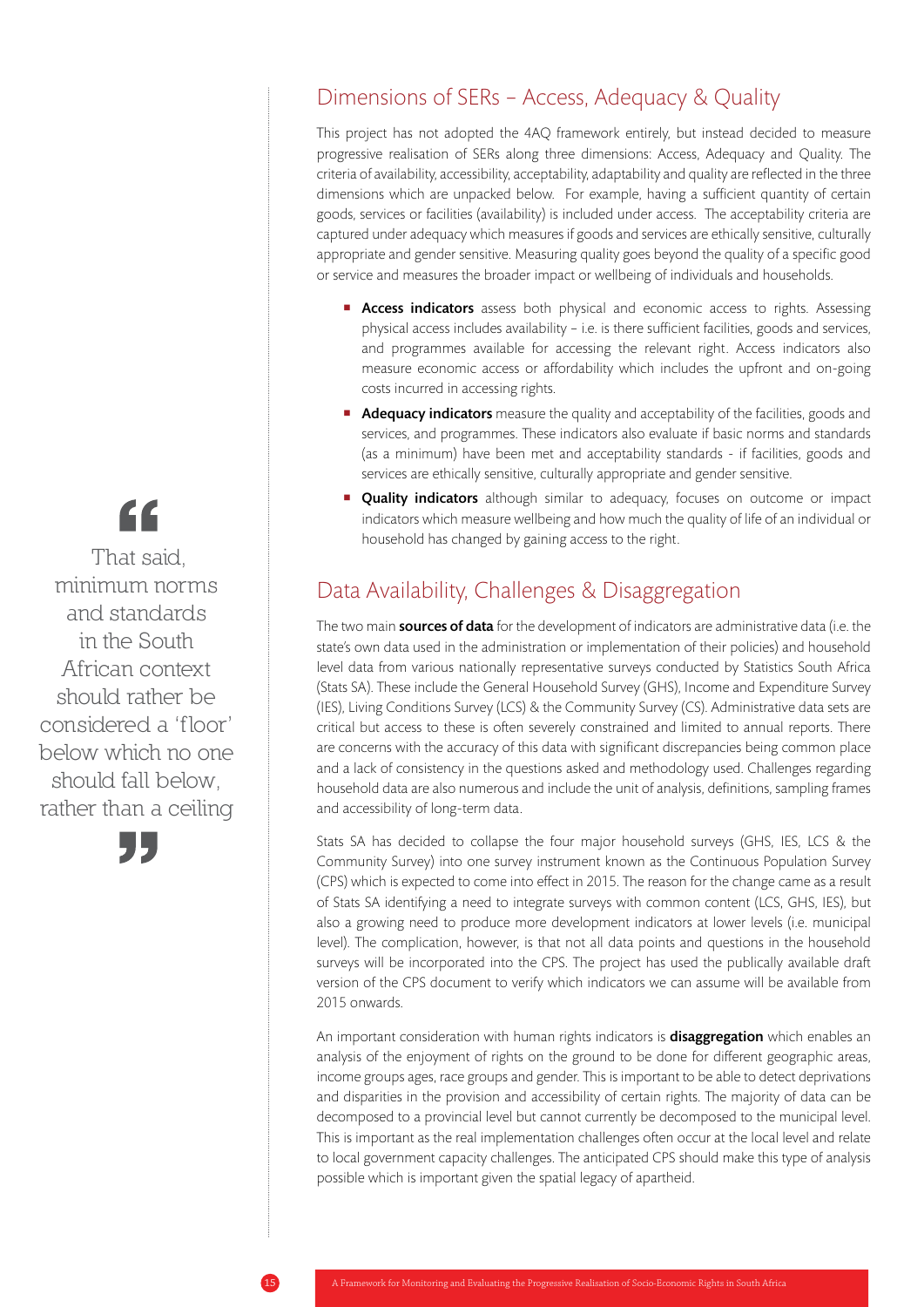#### Benchmarks & Targets

Indicators say nothing without clear benchmarks and tangible targets against which governments' performance can be evaluated to assess whether there has been progress, stagnation, gaps or regression. In the absence of road maps or long term plans for each of the SERs which would provide such benchmarks, the question remains: how should such benchmarks be derived and decided upon? Should these come from legislation, constitutional obligations, the jurisprudence, international best practices, or all of the above? An important question is also how the reasonableness standard is incorporated into the deriving of benchmarks. In the absence of established norms and standards, the content of such rights and the obligations on the state are poorly defined which makes the development of benchmark indicators very difficult. A starting point is to monitor and evaluate the attainment of particular rights in relation to what government has already committed to. This is of course complicated by instances in which specific targets are not always clearly defined and departmental annual reports do not consistently and accurately report these outcomes. It is clear that road maps need to be developed with clearly defined benchmarks and specific targets which incorporate the reasonableness standard as well as other standards in the Constitution, legislation and jurisprudence to assess progress. The DPME's outcome agreements provide, despite shortcomings (see next section), a set of performance outcomes and indicators which can be monitored and tracked over time.

#### Anticipated use and users of the tool

It is envisioned that the tool will be used by a range of actors including the SAHRC, civil society, government departments, the DPME and other stakeholders. The question of who will ultimately have responsibility for the monitoring remains an open question, and it might be a multi- stakeholder range of actors. SPII, however, foresees the possibility of a web-based composite data collection, depiction and analysis programme which would be able to receive the anticipated community- based qualitative data collection. This web site would also provide accessible trend analysis over time to users, illustrated through the use of easy-to-read graphics showing the rate, pace and direction of progress in terms of progressive realisation for each right from 2002 onwards.

- ▶ SAHRC The SAHRC has supported SPII in our work from quite an early stage in the project, and has been involved in the development of the monitoring tool and specifically in the final selection of indicators. The Commission is committed to integrating the tool, in particular the statistical indicators, into their SER monitoring and reporting activities. The data will be used to supplement information from government departments to prove or refute claims and adds a quantitative element to what to-date has largely been a qualitative process for generating yearly reports based on questionnaire responses from government departments.
- **ICESCR reporting** The methodology adopted by the project is capable of being aligned to the existing measurement and monitoring techniques recommended by the CESCR. It is therefore envisioned that the SER Monitoring Tool provide the framework for the multi-stakeholder monitoring and evaluation of the implementation of the ICESCR.
- Civil society The project has engaged with a diverse range of civil society organisations throughout the life of the project. As the work developed, it became clear that rightspecific reference teams which included civil society actors and sectoral-experts was essential to ensure broader ownership, more immediate access to existing work that can assist in leapfrogging some of the data challenges, and finally, who can operate as an on-going quality assurance for the development of indicators. The project is currently exploring how the tool can include and accommodate monitoring information from ordinary people and communities who seek to enforce their rights and ensure that the methods and outcomes meaningfully reflect the concerns, priorities and needs of people on the ground.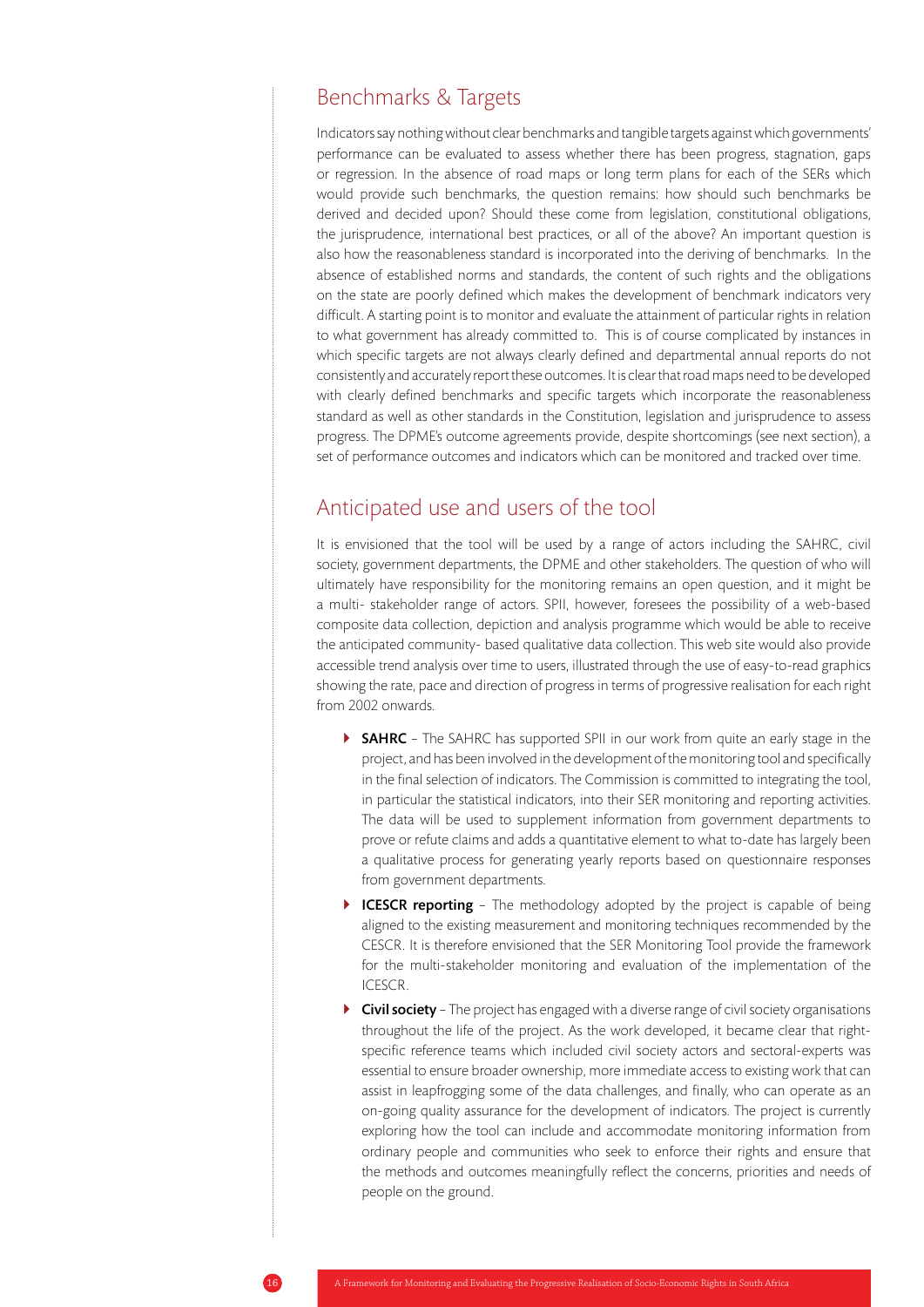There already exist a number of community based monitoring initiatives from which there is much to be learnt and discussed in terms of the replicability and scalability of community monitoring tools.<sup>38</sup>

- Parliament SPII has presented the methodology to the Parliamentary Research Unit (PRU) which has indicated that the tool could be very valuable given the anticipated data required by MPs for their oversight role. The project hopes to formalise and strengthen this relationship going forward.
- } DPME and other *government* departments SPII has developed a relationship with the Department of Performance, Monitoring and Evaluation (DPME) which focuses on the performance of government departments in achieving desired outcomes and ultimately, improving service delivery. This includes coherent priority setting, robust monitoring and evaluation related to the achievement of outcomes, institutional performance monitoring, and monitoring of frontline service delivery.39 The SER Monitoring Tool views the role of the DPME as a constructive one with specific outcome agreements providing outcomes and targets which can be monitored and tracked overtime. The project does, however, highlight the limitations of focussing exclusively on 'performance outcomes' which do not always consider important human rights principles and considerations such as participation, non-discrimination and transparency. The tool could be used to provide government with information on the effectiveness of their policy programmes and the obligations on the state to ensure the implementation of SERs. It is hoped the relationship between the project and the DPME and specific government departments can be strengthened over time.

### 5. Conclusion

Too many people in South Africa continue to struggle every day to achieve a life of dignity, equality and opportunity. It is clear that the Constitution is the beginning of our struggle – not the marker of its end – and that we need to make real the promises that fuelled the fight for democracy in South Africa.<sup>40</sup> Central to this is ensuring the progressive realisation of socioeconomic rights which cannot occur in the absence of sustained monitoring and evaluation.

This paper has argued that we need a comprehensive monitoring tool for the realisation of socio-economic rights in South Africa. We have outlined the various monitoring mechanisms and actors which currently exist in South Africa, and lastly we have described our 3-step methodology while discussing a number of the key challenges, lessons learnt and important questions this work needs to continue to ask as it develops.

The SER Monitoring Tool developed by SPII aims to increase knowledge and understanding of the content of SERs; build up empirical information on the status of these rights to allow policymakers, the SAHRC, civil society and other actors to assess progress made to date; evaluate what is and isn't working and why, and therefore re-orientate state action if required. The tool also serves as a planning tool to assist policy makers in the evaluation and development of future programmes and policies to ensure alignment with their obligations under the Constitution and finally, to provide all progressive actors in South Africa's transformation with tools to give their demands renewed force.

39 DPME Mission Statement, http://www.thepresidency-dpme.gov.za/about/Pages/default.aspx, (Accessed 11 June 2014) 40 The People's Alternative Budget Speech 2014, p. 23, http://www.section27.org.za/wp-content/uploads/2014/02/BEMF-BudgetSpeechComplete-embargoed.pdf, (Accessed 24 July 2014)



<sup>38</sup> See Dawson, Hannah 'Public participation and citizen-based monitoring in realising socio-economic rights' (2014) Studies in Poverty and Inequality Institute, Policy Brief 7. Available at: http://spii.org.za/wp-content/uploads/2014/10/Policy-brief-7- Community-Monitoring-Report.pdf.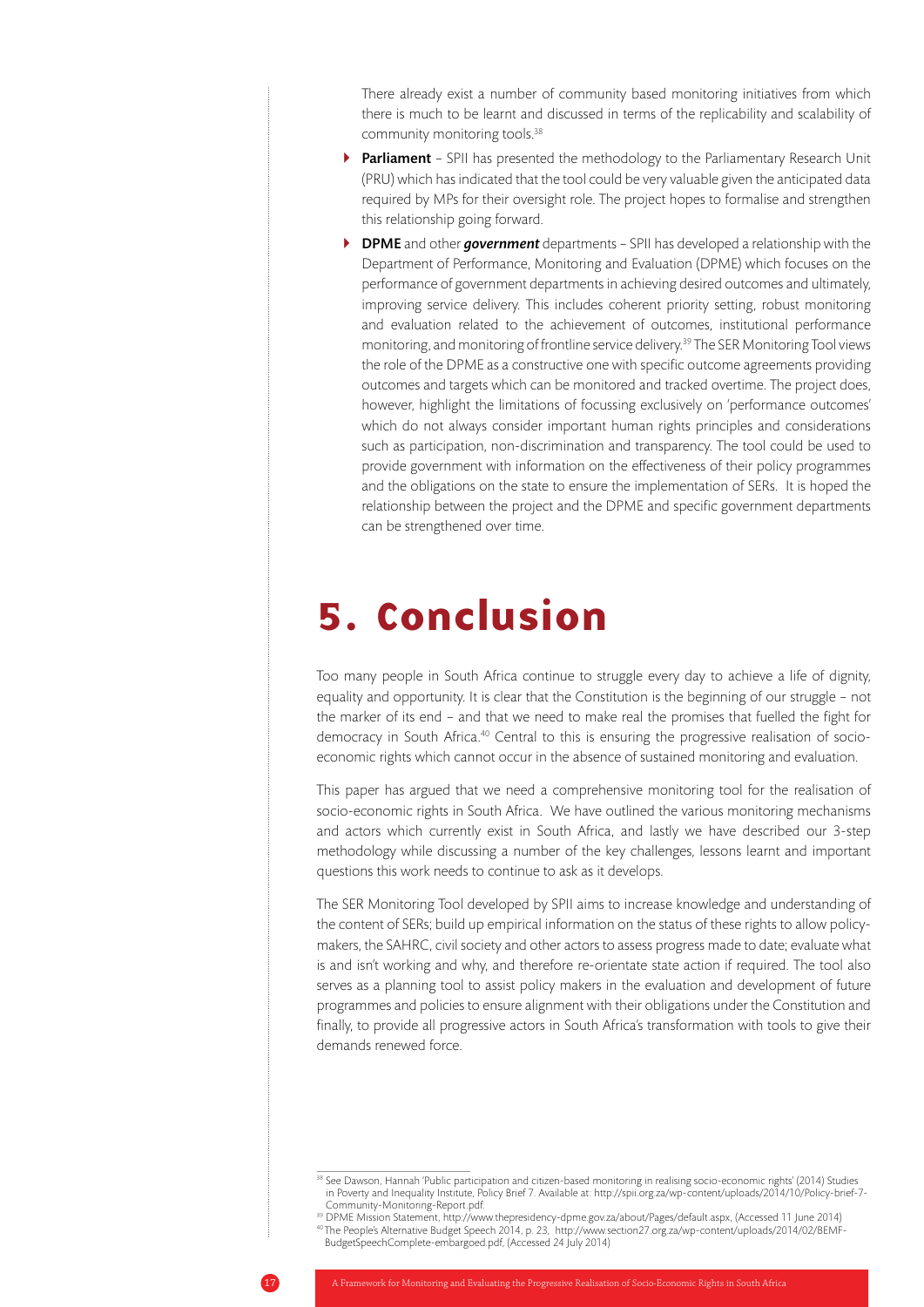### Bibliography

Balakrishnan, Radhika and Elson, Diane, 'Auditing economic policy in the light of obligations on economic and social rights', *Essex Human Rights Review*, Vol. 5, 2008.

CESR, 'The OPERA framework. Assessing compliance with the obligation to fulfil economic, social and cultural rights'. Centre for Economic & Social Rights, New York, 2012, http://www. cesr.org/downloads/the.opera.framework.pdf, (Accessed 11 June 2014).

Chenwi, Lilian, 'Monitoring the progressive realisation of socio-economic rights: Lessons from the United Nations Committee on Economic, Social and Cultural Rights and the South African Constitutional Court', Research paper written for Studies in Poverty and Inequality Institute, 2010.

Fukuda-Parr, Sakiko S. & Greenstein, Joshua, 'Monitoring state performance. South Africa's scores on the Social and Economic Rights Fulfilment Index', ESR Review, Vol. 13. No. 2, 2012.

Liebenberg, Sandra, *Socio-Economic Rights: Adjudication under a transformative constitution*. Juta & Company Ltd, Cape Town, 2010.

Liebenberg, Sandra 'Grootboom and the seduction of negative/positive duties dichotomy', *South Africa Public Law*, Vol. 26, 2011.

Maastricht Guidelines on Violations of Economic, Social and Cultural Rights, January 22-26, 1997.

OHCHR, 'Human Rights Indicators. A Guide to Measurement and Implementation.', 2012, http://www.ohchr.org/Documents/Publications/Human\_rights\_indicators\_en.pdfIbid, (Accessed 24 July 2014).

SAHRC, The 8th Economic and Social Rights Report: Transforming society, securing rights, restoring dignity, 2012, http://www.sahrc.org.za/home/21/files/Section%20184(3)%20Report. pdf, (Accessed 24 July 2014).

Steinberg, Carol, 'Can reasonableness protect the poor? A review of South Africa's Socio-Economic Rights Jurisprudence', *South African Law Journal*, Vol. 123, No. 2, 2006.

The Constitution of the Republic of South Africa, 1996.

The Danish Institute for Human Rights, 'Concept note on the Availability, Accessibility, Acceptability and Quality (AAQ) Toolbox: Realising social, economic and cultural rights through facts based planning, monitoring and dialogue', Draft report, September 2013.

The People's Alternative Budget Speech 2014, http://www.section27.org.za/wp-content/ uploads/2014/02/BEMF-BudgetSpeechComplete-embargoed.pdf, (Accessed 24 July 2014).

#### **Websites**

Basic Package of Health Care Services, Civil Society Submission to the Department of Health, 17 March 2006, http://www.section27.org.za/wp-content/uploads/2010/04/Access-to-Health-Care-Services-2007-Joint-Annexure-1.pdf (Accessed 5 June 2014).

DPME Mission Statement, http://www.thepresidency-dpme.gov.za/about/Pages/default.aspx, (Accessed 11 June 2014).

Equal Education, Minimum Norms and Standards, www.equaleducation.org.za/campaigns/ minimum-norms-and-standards (Accessed 5 June 2014).